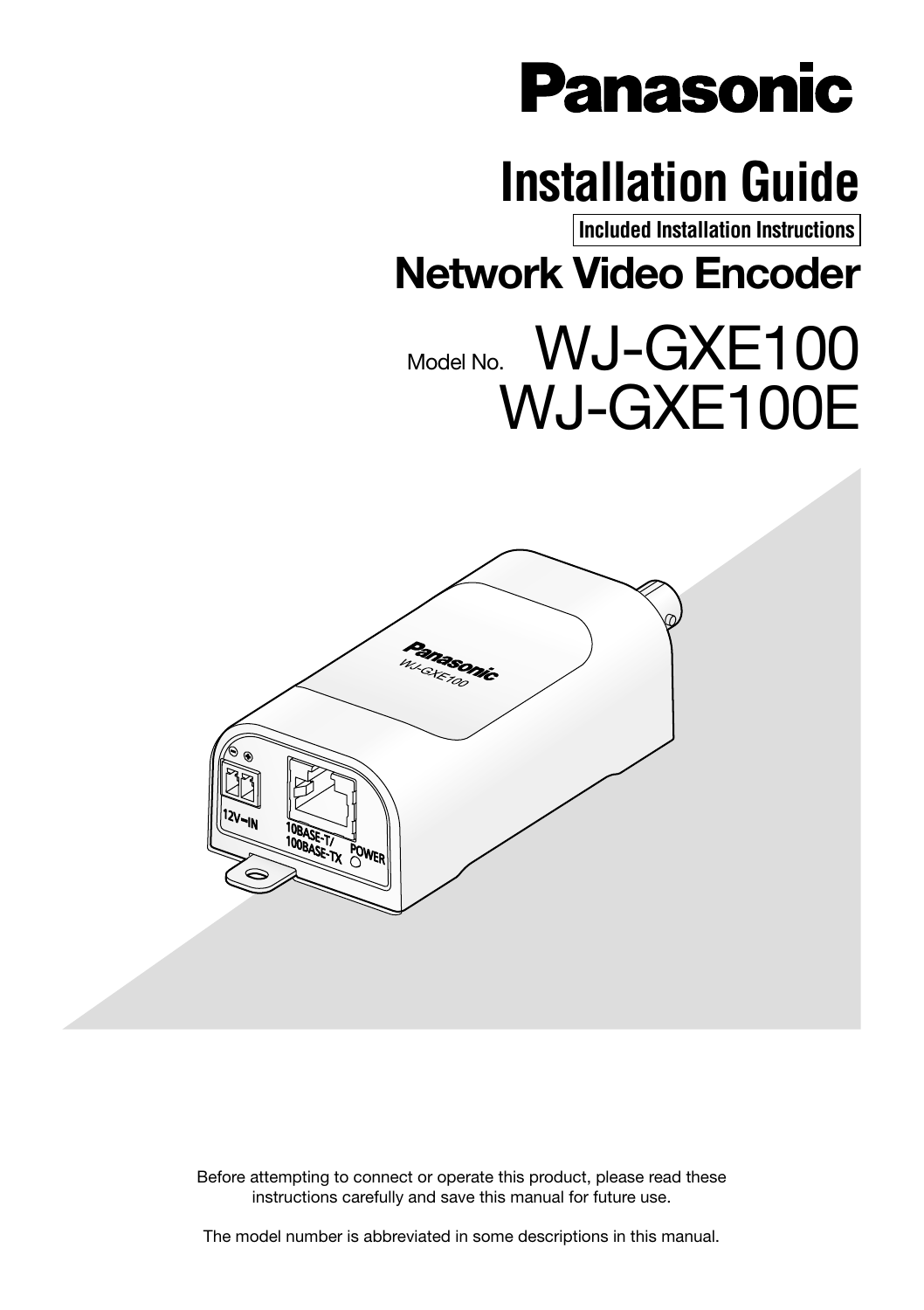#### WARNING:

- To prevent injury, this apparatus must be securely attached to the floor/wall/ceiling in accordance with the installation instructions.
- To prevent fire or electric shock hazard, do not expose this apparatus to rain or moisture.
- The installation shall be carried out in accordance with all applicable installation rules.
- The connections should comply with local electrical code.

#### CAUTION:

- Any changes or modifications not expressly approved by the party responsible for compliance could void the user's authority to operate the equipment.
- Before attempting to connect or operate this product, please read the label on the bottom.

For U.S. and Canada: WJ-GXE100 For Europe and other countries: WJ-GXE100E

UL listed model No. WJ-GXE100

- For Canada -

This Class A digital apparatus complies with Canadian ICES-003.

 $-$  For U.S.A  $-$ 

NOTE: This equipment has been tested and found to comply with the limits for a Class A digital device, pursuant to Part 15 of the FCC Rules. These limits are designed to provide reasonable protection against harmful interference when the equipment is operated in a commercial environment. This equipment generates, uses, and can radiate radio frequency energy and, if not installed and used in accordance with the instruction manual, may cause harmful interference to radio communications.

Operation of this equipment in a residential area is likely to cause harmful interference in which case the user will be required to correct the interference at his own expense.

FCC Caution: To assure continued compliance, (example - use only shielded interface cables when connecting to computer or peripheral devices). Any changes or modifications not expressly approved by the party responsible for compliance could void the user's authority to operate this equipment.

The model number and serial number of this product may be found on the surface of the unit. You should note the model number and serial number of this unit in the space provided and retain this book as a permanent record of your purchase to aid identification in the event of theft. Model No. Serial No. We declare under our sole responsibility that the product to which this declaration relates is in conformity with the standard or other normative document following the provisions of Directive 2004/108/EC. Wir erklären in alleiniger Verantwortung, daß das Produkt, auf das sich diese Erklärung bezieht, mit der folgenden Norm oder normativen Dokument übereinstimmt. Gemäß den Bestimmungen der Richtlinie 2004/108/EC. Nous déclarons sous notre propre responsabilité que le produit auquel se réfère la présente déclaration est conforme á la norme spécifiée ou à tout autre document normatif conformément aux dispositions de la directive 2004/108/CE. Nosotros declaramos bajo nuestra única responsabilidad que el producto a que hace referencia esta declaración está conforme con la norma u otro documento normativo siguiendo las estipulaciones de la directiva 2004/108/CE. Noi dichiariamo sotto nostra esclusiva responsabilità che il prodotto a cui si riferisce la presente dichiarazione risulta conforme al seguente standard o altro documento normativo conforme alle disposizioni della direttiva 2004/108/CE. Wij verklaren als enige aansprakelijke, dat het product waarop deze verklaring betrekking heeft, voldoet aan de<br>volgende norm of ander normatief dokument, ander normatief dokument. overeenkomstig de bepalingen van Richtlijn 2004/108/ EC. Vi erklærer os eneansvarlige for, at dette produkt, som denne deklaration omhandler, er i overensstemmelse med standard eller andre normative dokumenter i følge bestemmelserne i direktiv 2004/108/EC. Vi deklarerar härmed vårt fulla ansvar för att den produkt till vilken denna deklaration hänvisar är i överensstämmelse med standarddokument eller annat normativt dokument som framställs i direktiv 2004/108/ EC. Ilmoitamme yksinomaisella vastuullamme, että tuote, jota tämä ilmoitus koskee, noudattaa seuraavaa standardia tai muuta ohjeellista asiakirjaa, jotka noudattavat direktiivin 2004/108/EC säädöksiä. - For Europe For U.S.A

Vi erklærer oss alene ansvarlige for at produktet som denne erklæringen gjelder for, er i overensstemmelse med følgende norm eller andre normgivende dokumenter som følger bestemmelsene i direktiv 2004/108/EC.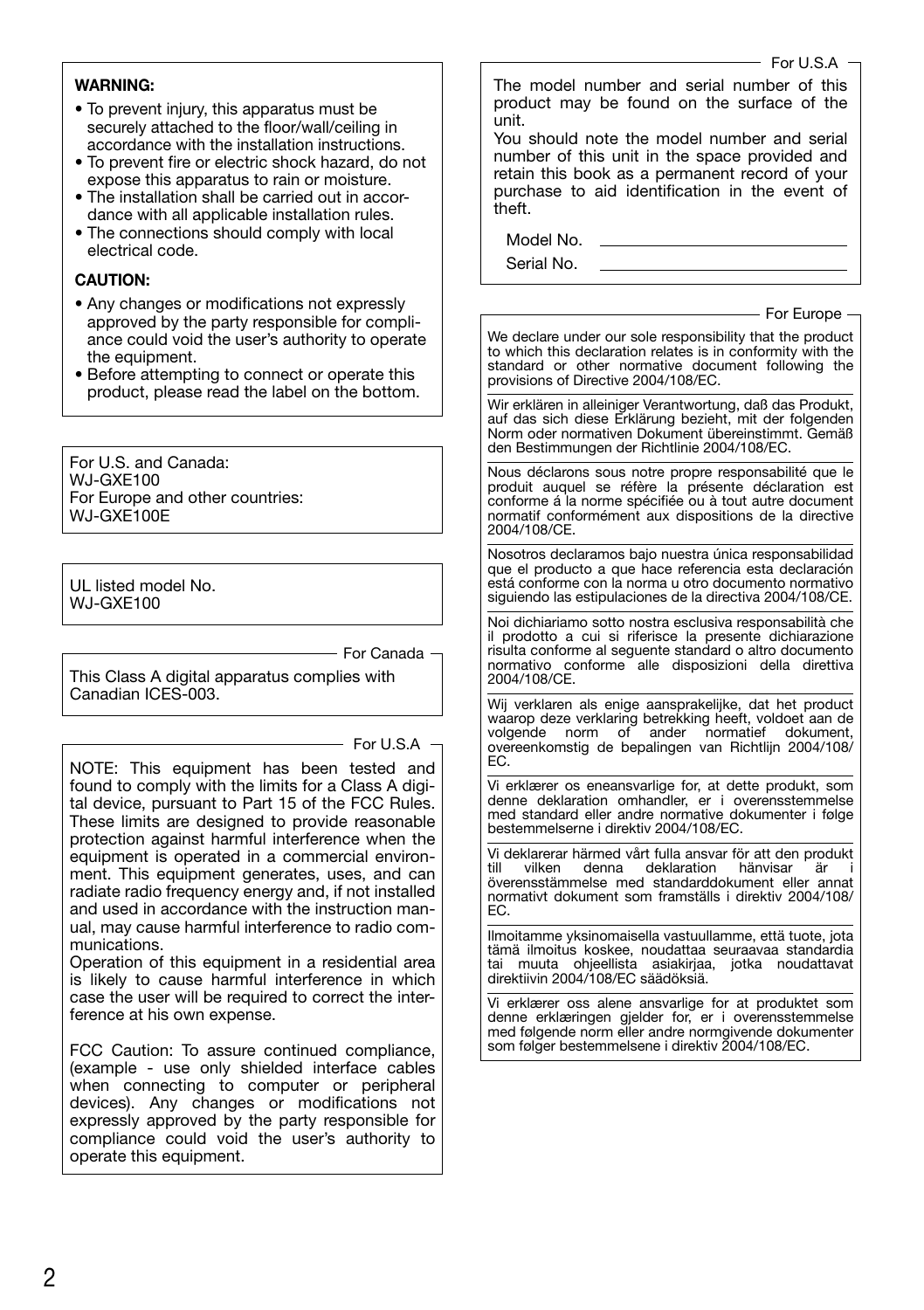### **Contents**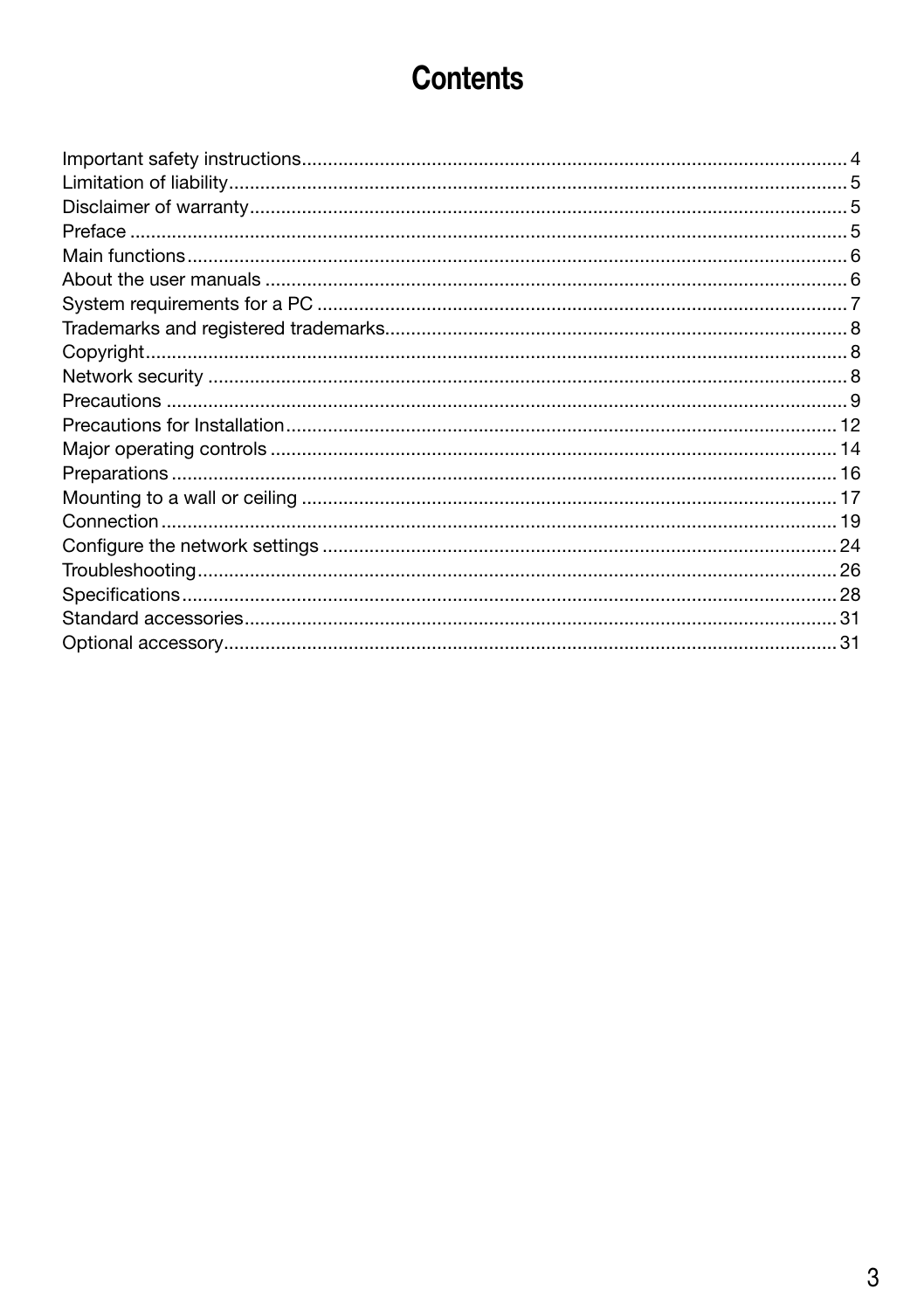### Important safety instructions

- 1) Read these instructions.
- 2) Keep these instructions.
- 3) Heed all warnings.
- 4) Follow all instructions.
- 5) Do not use this apparatus near water.
- 6) Clean only with dry cloth.
- 7) Do not block any ventilation openings. Install in accordance with the manufacturer's instructions.
- 8) Do not install near any heat sources such as radiators, heat registers, stoves, or other apparatus (including amplifiers) that produce heat.
- 9) Only use attachments/accessories specified by the manufacturer.
- 10) Refer all servicing to qualified service personnel. Servicing is required when the apparatus has been damaged in any way, such as power-supply cord or plug is damaged, liquid has been spilled or objects have fallen into the apparatus, the apparatus has been exposed to rain or moisture, does not operate normally, or has been dropped.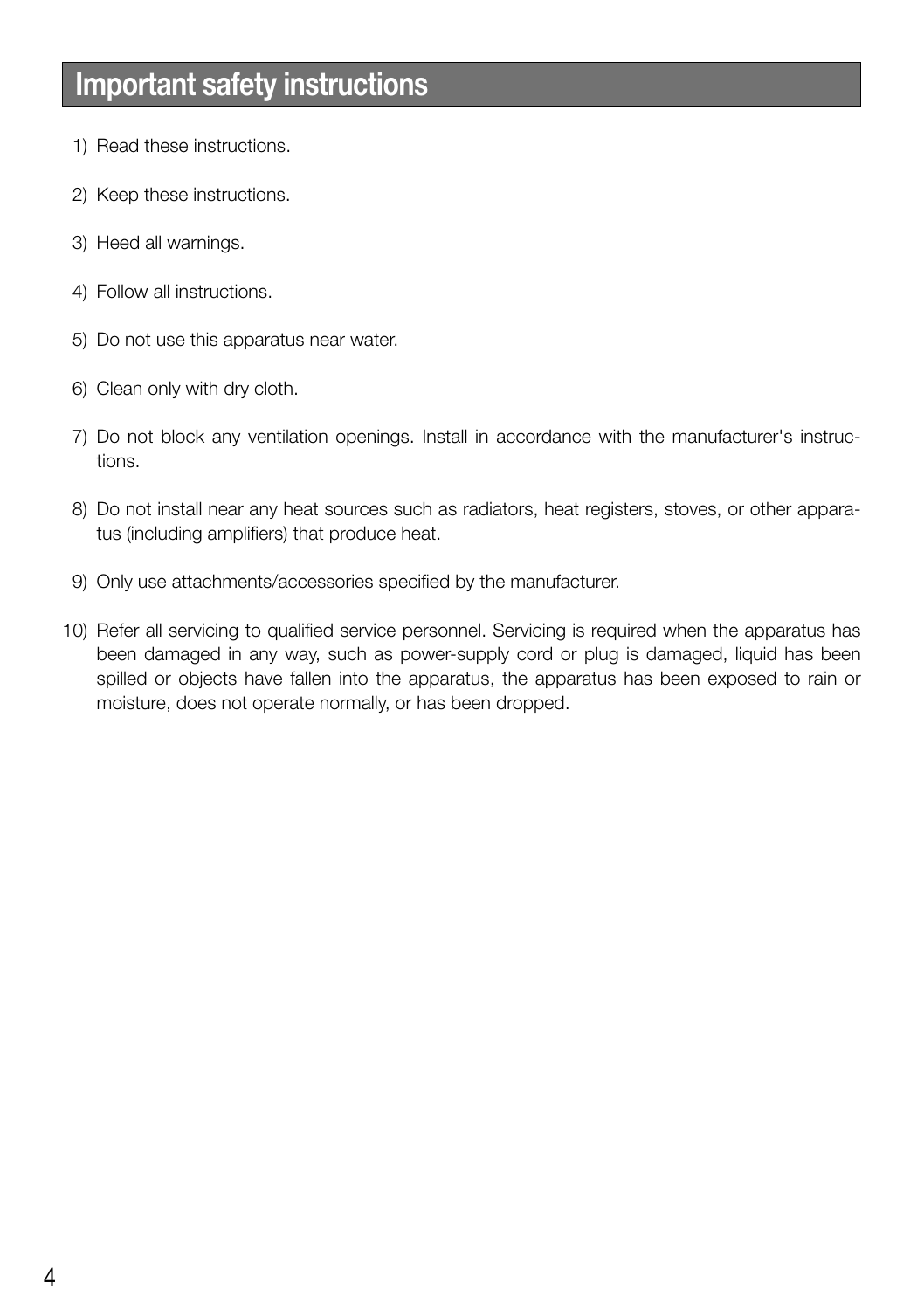### Limitation of liability

THIS PUBLICATION IS PROVIDED "AS IS" WITHOUT WARRANTY OF ANY KIND, EITHER EXPRESS OR IMPLIED, INCLUDING BUT NOT LIMITED TO, THE IMPLIED WARRANTIES OF MERCHANTABILITY, FITNESS FOR ANY PARTICULAR PURPOSE, OR NON-INFRINGEMENT OF THE THIRD PARTY'S RIGHT.

THIS PUBLICATION COULD INCLUDE TECHNICAL INACCURACIES OR TYPOGRAPHICAL ERRORS. CHANGES ARE ADDED TO THE INFORMATION HEREIN, AT ANY TIME, FOR THE IMPROVEMENTS OF THIS PUBLICATION AND/OR THE CORRESPONDING PRODUCT (S).

### Disclaimer of warranty

IN NO EVENT SHALL Panasonic System Networks Co., Ltd. BE LIABLE TO ANY PARTY OR ANY PERSON, EXCEPT FOR REPLACEMENT OR REASONABLE MAINTENANCE OF THE PRODUCT, FOR THE CASES, INCLUDING BUT NOT LIMITED TO BELOW:

- (1) ANY DAMAGE AND LOSS, INCLUDING WITHOUT LIMITATION, DIRECT OR INDIRECT, SPECIAL, CONSEQUENTIAL OR EXEMPLARY, ARISING OUT OF OR RELATING TO THE PRODUCT:
- (2) PERSONAL INJURY OR ANY DAMAGE CAUSED BY INAPPROPRIATE USE OR NEGLIGENT OPERATION OF THE LISER.
- (3) ALL MALFUNCTIONS OR TROUBLES FROM UNAUTHORIZED DISASSEMBLE, REPAIR OR MODIFICATION OF THE PRODUCT BY THE USER, REGARDLESS OF THE CAUSE OF THE MALFUNCTION OR TROUBLE;
- (4) INCONVENIENCE OR ANY LOSS ARISING WHEN IMAGES ARE NOT DISPLAYED, DUE TO ANY REASON OR CAUSE INCLUDING ANY FAILURE OR PROBLEM OF THE PRODUCT;
- (5) ANY PROBLEM, CONSEQUENTIAL INCONVENIENCE, OR LOSS OR DAMAGE, ARISING OUT OF THE SYSTEM COMBINED BY THE DEVICES OF THIRD PARTY;
- (6) ANY CLAIM OR ACTION FOR DAMAGES, BROUGHT BY ANY PERSON OR ORGANIZATION BEING A PHOTOGENIC SUBJECT, DUE TO VIOLATION OF PRIVACY WITH THE RESULT OF THAT SURVEILLANCE-CAMERA'S PICTURE, INCLUDING SAVED DATA, FOR SOME REASON, BECOMES PUBLIC OR IS USED FOR ANY PURPOSE;
- (7) LOSS OF REGISTERED DATA CAUSED BY ANY FAILURE.

### Preface

The network video encoder WJ-GXE100 or WJ-GXE100E (hereinafter, the unit) is designed to operate using a PC on a network (10BASE-T/100BASE-TX).

The unit can also capture images from analog cameras and compress the images in JPEG or H.264 files.

By connecting to a network (LAN) or the Internet, images from the unit can be monitored on a PC via a network.

#### Note:

• It is necessary to configure the network settings of the PC and its network environment to monitor images from the unit on the PC. It is also necessary to install a web browser on the PC.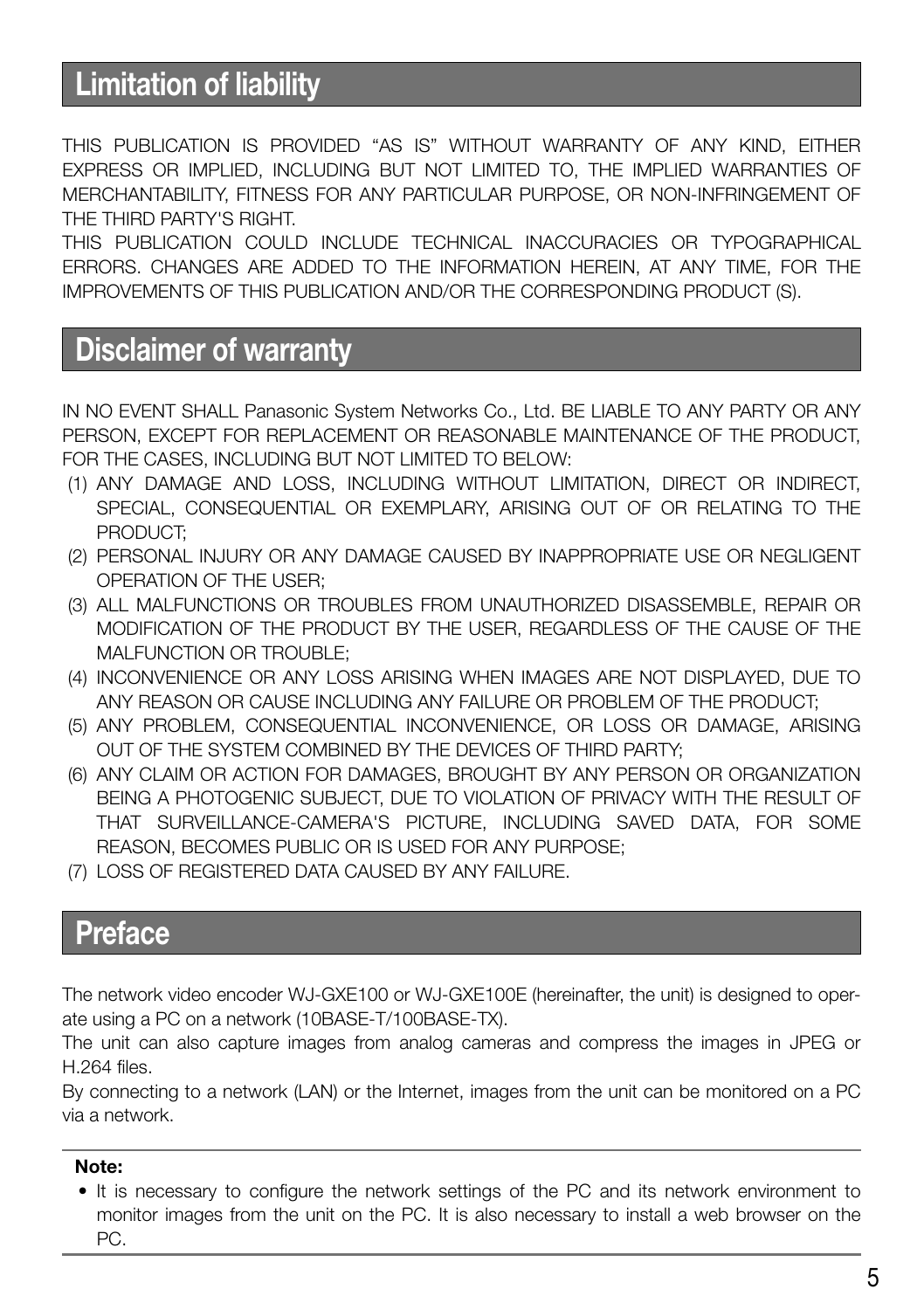### Main functions

#### Motion adaptive interlace/progressive conversion function

It is possible to generate digital images with smooth movements by detecting moving areas to process analog images.

#### Power over Ethernet function

When connecting with a PoE (Power over Ethernet) device, power will be supplied by simply connecting a LAN cable. (IEEE802.3afcompliant)

#### RS485 communication function

By using RS485 communication, it is possible to control cameras connected to this unit. This unit can support RS485 commands in various formats for different cameras by selecting a camera control protocol in the setup menu. It is also possible to add other RS485 commands that are not included on the setup menu by uploading command tables.

### About the user manuals

There are 2 sets of operating instructions for the WJ-GXE100 (P model), WJ-GXE100E (E model) as follows.

- Installation Guide: Explains how to install and connect devices.
- Operating Instructions (included in the CD-ROM): Explains how to perform the settings and how to operate this unit.

Adobe® Reader® is required to read these operating instructions on the provided CD-ROM. When the Adobe Reader is not installed on the PC, download the latest Adobe Reader from the

Adobe web site and install it.

"WJ-GXE100" or "GXE100" shown in the instructions and illustrations used in these operating instructions indicates the WJ-GXE100, WJ-GXE100E.

The screens used in these operating instructions show the case of P model.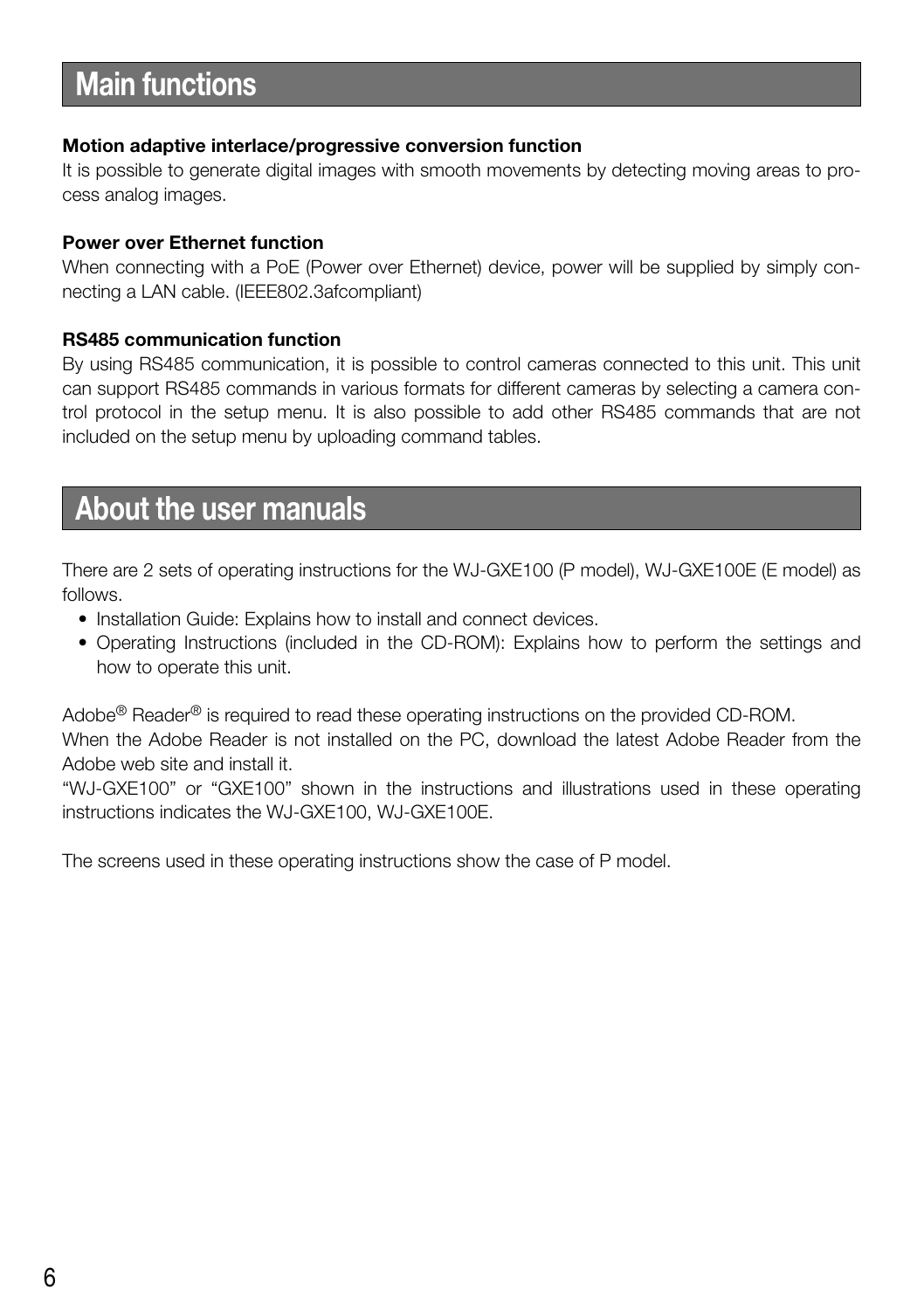## System requirements for a PC

| CPU:               | Intel <sup>®</sup> Core <sup>TM</sup> 2 Duo 2.4 GHz or faster recommended                                                                                                |
|--------------------|--------------------------------------------------------------------------------------------------------------------------------------------------------------------------|
| Memory:            | 512 MB or more (A minimum of 1 GB memory is required when using<br>Microsoft <sup>®</sup> Windows <sup>®</sup> 7 or Microsoft <sup>®</sup> Windows Vista <sup>®</sup> .) |
| Network Interface: | 10BASE-T/100BASE-TX 1 port                                                                                                                                               |
| Monitor:           | Image capture size: 1024 x 768 pixels or more                                                                                                                            |
|                    | Color: 24-bit True color or better                                                                                                                                       |
| OS:                | Microsoft <sup>®</sup> Windows <sup>®</sup> 7                                                                                                                            |
|                    | Microsoft <sup>®</sup> Windows Vista <sup>®</sup>                                                                                                                        |
|                    | Microsoft <sup>®</sup> Windows <sup>®</sup> XP SP3                                                                                                                       |
| Web browser:       | Windows <sup>®</sup> Internet Explorer <sup>®</sup> 9.0 (32-bit)                                                                                                         |
|                    | Windows® Internet Explorer® 8.0 (32-bit)                                                                                                                                 |
|                    | Windows <sup>®</sup> Internet Explorer <sup>®</sup> 7.0 (32-bit)                                                                                                         |
|                    | Microsoft <sup>®</sup> Internet Explorer <sup>®</sup> 6.0 SP3                                                                                                            |
| Others:            | CD-ROM drive                                                                                                                                                             |
|                    | (It is necessary to read the operating instructions and use the software on                                                                                              |
|                    | the provided CD-ROM.)                                                                                                                                                    |
|                    | Direct $X^{\circledR}$ 9.0c or later                                                                                                                                     |
|                    | Adobe <sup>®</sup> Reader <sup>®</sup>                                                                                                                                   |
|                    | (It is necessary to view the PDF file on the provided CD-ROM.)                                                                                                           |
|                    |                                                                                                                                                                          |

#### IMPORTANT:

- When using a PC that does not meet the above requirements, displaying of images may become slower or the web browser may become inoperable.
- Microsoft Windows 7 Starter, Microsoft Windows Vista Starter and Microsoft Windows XP Professional 64-bit Edition are not supported.
- When using IPv6 for communication, use Microsoft Windows 7 or Microsoft Windows Vista.

#### Note:

- For further information about PC system requirements and precautions for when using Microsoft Windows 7, Microsoft Windows Vista, or Windows Internet Explorer, click "Manual" - "Open" from the supplied CD-ROM and refer to "Notes on Windows® / Internet Explorer® versions".
- If using Microsoft Windows XP, screen tearing\* may occur when the shooting scene drastically changes (for example, while shooting fast-moving subjects) due to the GDI restrictions of the OS.
	- \* A phenomenon in which portions of the screen are displayed out of alignment
- For information on the operation verification of the supported operating systems and web browsers, refer to our website at <http://panasonic.net/pss/security/support/index.html>.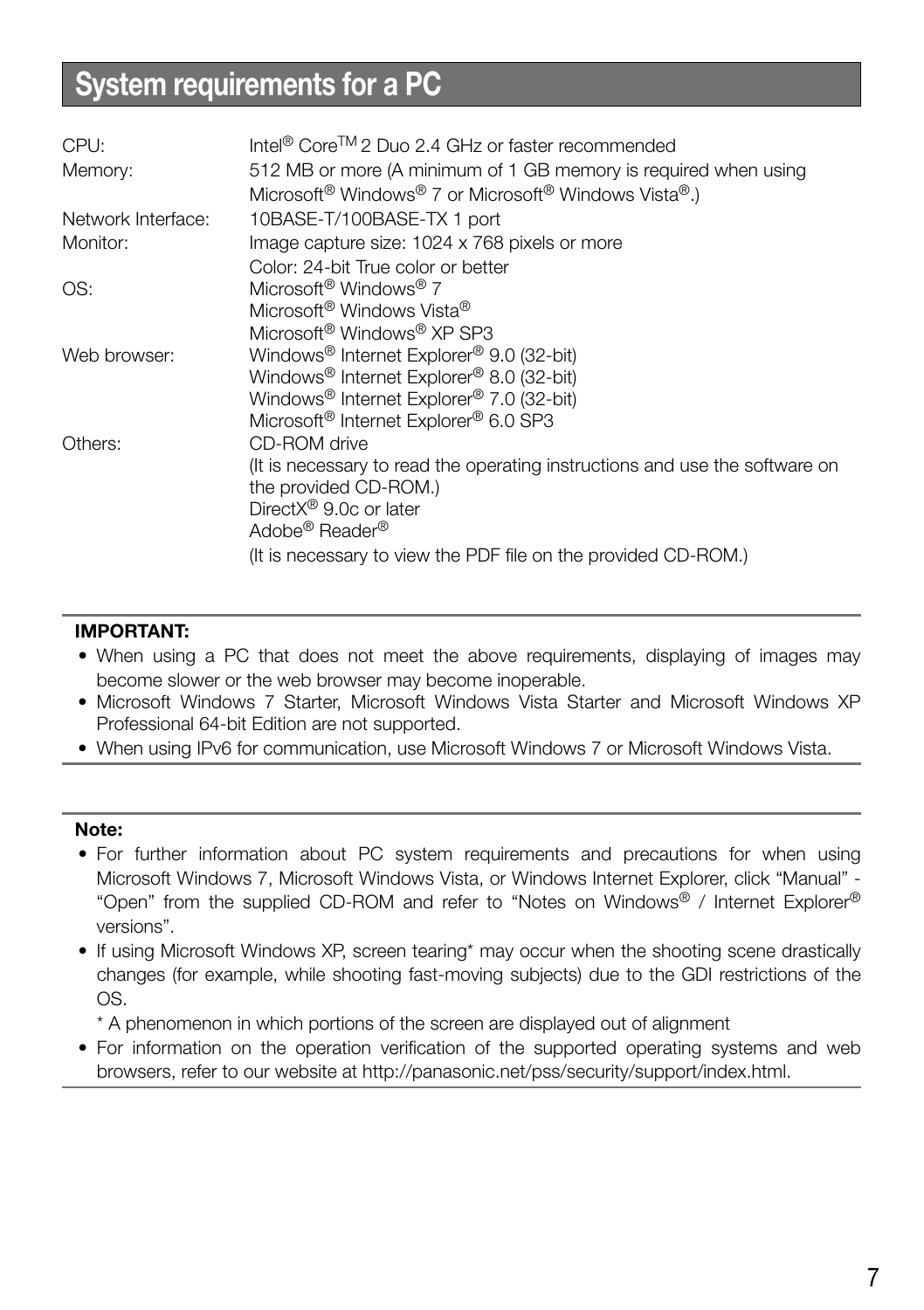### Trademarks and registered trademarks

- Adobe, Acrobat Reader, and Reader are either registered trademarks or trademarks of Adobe Systems Incorporated in the United States and/or other countries.
- Microsoft, Windows, Windows Vista, Internet Explorer, ActiveX, and DirectX are either registered trademarks or trademarks of Microsoft Corporation in the United States and/or other countries.
- Microsoft product screen shot(s) reprinted with permission from Microsoft Corporation.
- Intel and Intel Core are trademarks of Intel Corporation in the U.S. and other countries.
- iPad, iPhone, and iPod touch are trademarks of Apple Inc., registered in the U.S. and other countries.
- Android is a trademark of Google Inc.
- All other trademarks identified herein are the property of their respective owners.

### Copyright

Distributing, copying, disassembling, reverse compiling and reverse engineering of the software provided with this product are all expressly prohibited. In addition, exporting any software provided with this product violating export laws is prohibited.

### Network security

As you will use this unit connected to a network, your attention is called to the following security risks.

- $q$  Leakage or theft of information through this unit
- 2 Use of this unit for illegal operations by persons with malicious intent
- e Interference with or stoppage of this unit by persons with malicious intent

It is your responsibility to take precautions such as those described below to protect yourself against the above network security risks.

- Use this unit in a network secured by a firewall, etc.
- If this unit is connected to a network that includes PCs, make sure that the system is not infected by computer viruses or other malicious entities (using a regularly updated anti-virus program, anti-spyware program, etc.).
- Protect your network against unauthorized access by restricting users to those who log in with an authorized user name and password.
- Apply measures such as user authentication to protect your network against leakage or theft of information, including image data, authentication information (user names and passwords), alarm mail information, FTP server information and DDNS server information.
- After the unit is accessed by the administrator, make sure to close the browser.
- Change the administrator password periodically.
- Do not install this unit in locations where the unit or the cables can be destroyed or damaged by persons with malicious intent.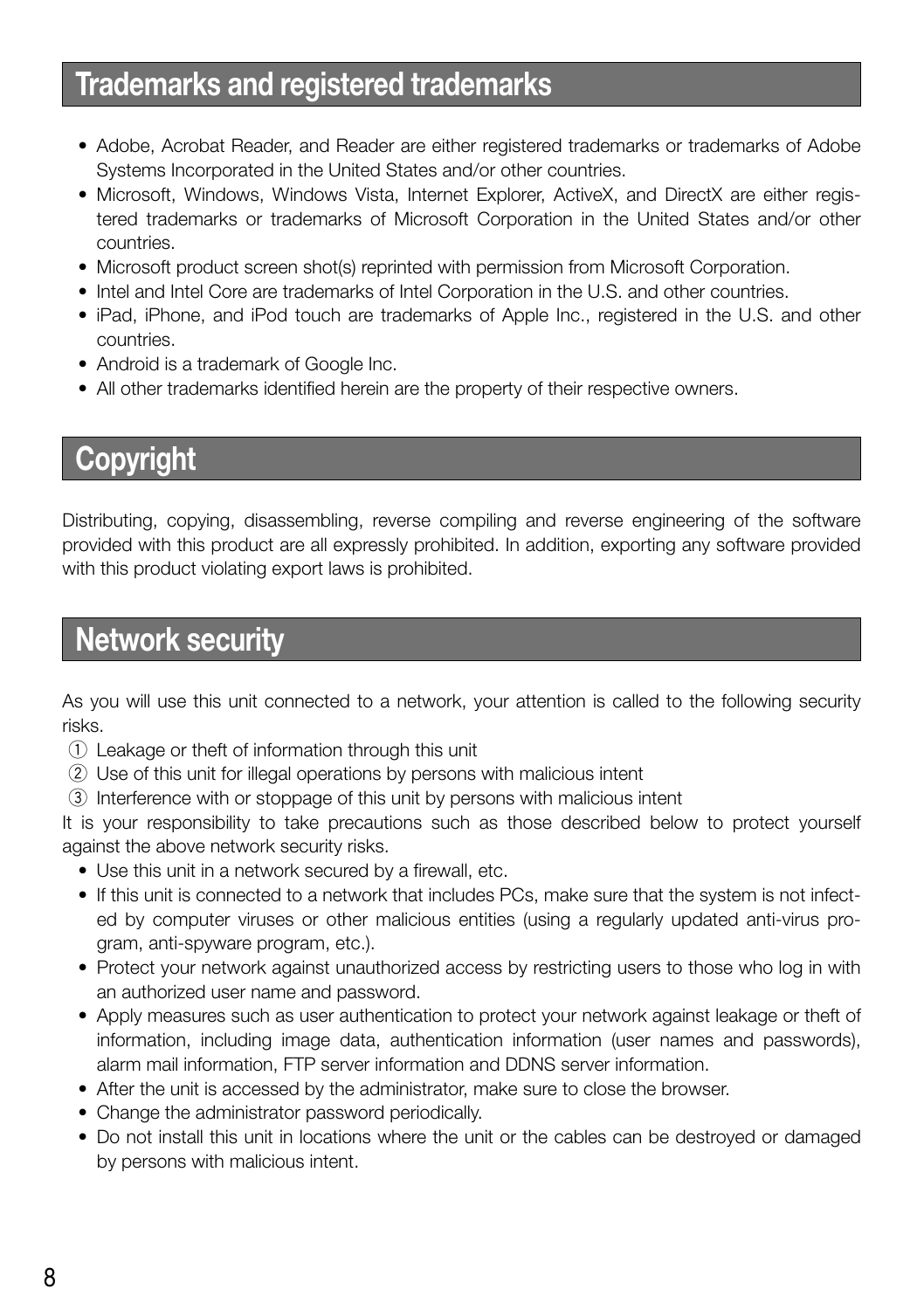### **Precautions**

#### Refer installation work to the dealer.

Installation work requires technique and experiences. Failure to observe this may cause fire, electric shock, injury, or damage to the product.

Be sure to consult the dealer.

#### Stop the operation immediately when something is wrong with this product.

When smoke goes up from the product, the smell of smoke comes from the product, or the exterior of the product has deteriorated, continued use will cause a fire or fall of the product resulting in injury, accidents, or damage to the product.

Turn the power off immediately and contact qualified service personnel for service.

#### Do not attempt to disassemble or modify this product.

Failure to observe this may cause fire or electric shock.

Consult the dealer for the repair or inspections.

#### Do not insert any foreign objects.

Fire or electrical shock may be caused if water or any foreign objects, such as metal objects, enter inside the unit.

Turn the power off immediately and contact qualified service personnel for service.

#### Select an installation area that can support the total weight.

Selecting an inappropriate installation surface may cause the product to fall down or topple over, resulting in injury.

Installation work shall be started after sufficient reinforcement.

#### Periodic inspections shall be conducted.

Rust on the metal parts or screws may cause a fall of the product resulting in injury or accidents. Consult the dealer for the inspections.

#### Do not use this product in an inflammable atmosphere.

Failure to observe this may cause an explosion resulting in injury.

#### Avoid installing this product in the locations where salt damage occurs or corrosive gas is produced.

Otherwise, the mounting portions will deteriorate and accidents such as a fall of this product may occur.

#### Do not install this product in locations subject to vibration.

Loosening of mounting screws or bolts may cause a fall of the product resulting in injury.

#### Install this product in a location high enough to avoid people and objects from bumping the product.

Failure to observe this may cause a drop resulting in injury or accidents.

#### Do not strike or give a strong shock to this product.

Failure to observe this may cause fire or injury.

#### Turn the power off when wiring this product.

Failure to observe this may cause electric shock. In addition, short circuit or wrong wiring may cause fire.

#### Do not rub the edges of metal parts with your hand.

Failure to observe this may cause injury.

#### The screws and fixed parts must be securely tightened.

Failure to observe this may cause the product to fall resulting in injury.

#### Do not touch this product, the power cord or the connected cables during thunder (even in the process of work).

Failure to observe this may cause electric shock.

#### Do not damage the power cord.

Do not damage, fabricate, twist, stretch, bundle, or forcibly bend the power cord. Do not place heavy objects.

Keep away from heat sources.

Use of the damaged power cord may cause electric shock, short circuit, or fire. Consult the dealer for repair.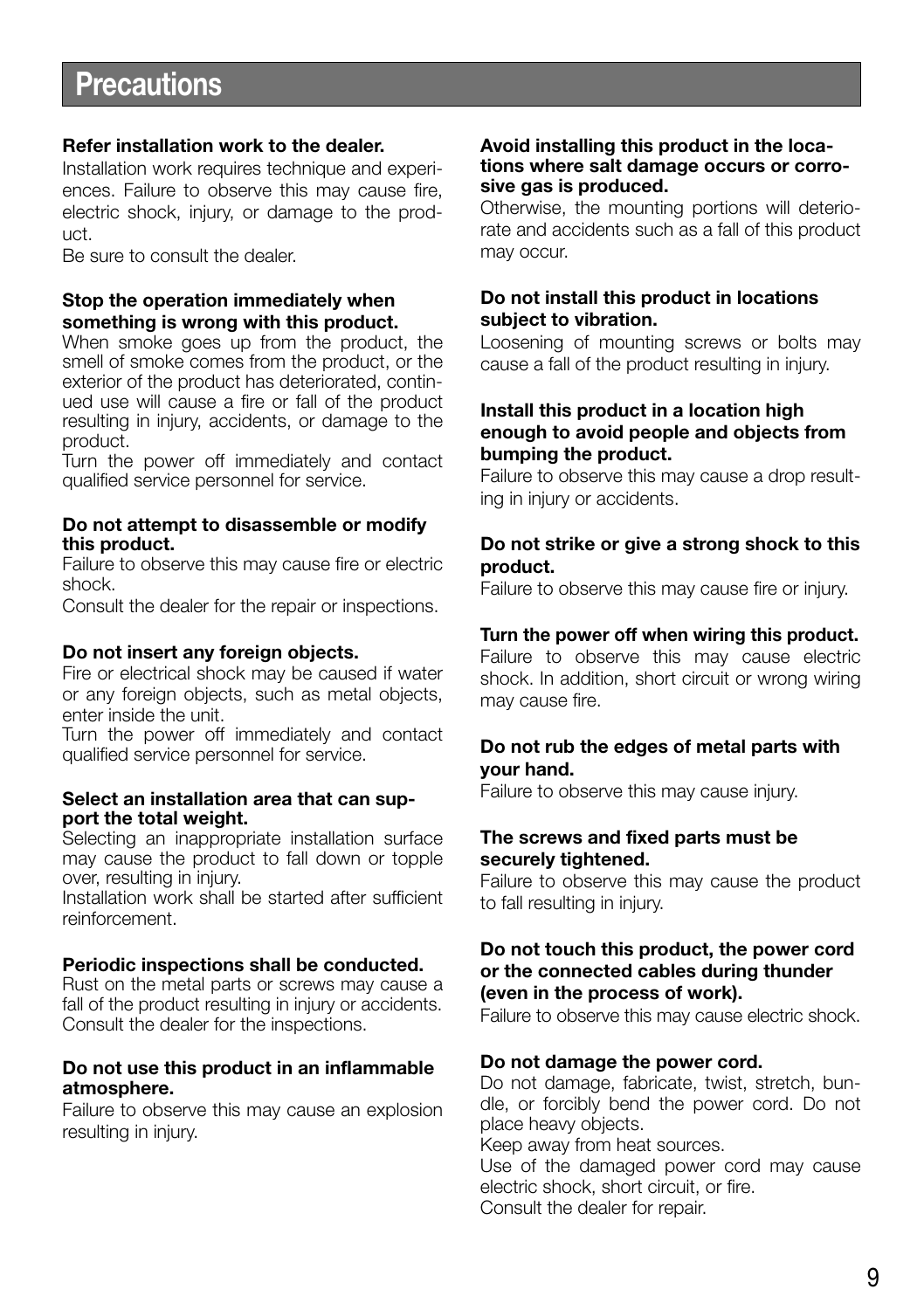#### Avoid placing receptacles that contain liquids such as water near this product.

If liquid spills onto the unit, it may cause fire or an electric shock.

Unplug the power plug immediately and contact qualified service personnel for service.

#### Avoid placing the product in unstable positions.

Injury or accidents may result if the product falls down or topples over.

#### Avoid moist or dusty places to install this system.

Failure to observe this may cause fire or electric shock.

#### Turn the power off when cleaning of this product.

Failure to observe this may cause injury.

#### Do not block the ventilation areas.

Doing so can cause fire since it can raise the temperature inside this product high.

#### [Precautions for use]

This product is designed to be used indoors. This product is not operable outdoors.

#### This product has no power switch.

When turning off the power, disconnect the power supply from the 12 V DC power supply or the PoE device. (When using both the 12 V DC power supply and the PoE device for power supply, disconnect both the connections.)

#### Use in environments below 0 °C {32 °F}

If you install this product or turn on the power of this product in temperatures below 0 °C {32 °F}, it may not start up correctly. Make sure to only start this product when the temperature is within the specified range.

Operations become stable approx. 30 minutes after starting up. After stabilizing, this product can be used in temperatures as cold as -10 °C to 0 °C {14 °F to 32 °F}.

#### To keep on using with stable performance

Do not use this product in hot and humid conditions for a long time. Failure to observe this causes component degradation resulting in life shortening of this product.

Do not expose this product to direct heat sources such as a heater.

#### Temperature of the unit

The bottom of the unit may get hot during operation.

When removing the unit, make sure to leave enough time for the product to cool after turning the power off.

#### Handle this product with care.

Do not drop this product, nor apply shock or vibration to this product. Failure to observe this may cause trouble.

#### About the PC monitor

Displaying the same image on a monitor for a long time may damage the monitor. It is recommended to use a screen-saver.

#### When an error is detected, this product will restart automatically.

This product will be inoperable for around 2 minutes after the restart just as when the power is turned on.

#### Product disposal/transfer

Data saved on this product or a storage device used with this product may lead to personal information leakage.

When it is necessary to dispose or give this product to someone, even when for repair, make sure that there is no data on this product.

#### Cleaning this product body

Be sure to turn off the power before cleaning. Do not use strong abrasive detergent when cleaning this product. Otherwise, it may cause discoloration.

When using a chemical cloth for cleaning, read the caution provided with the chemical cloth product.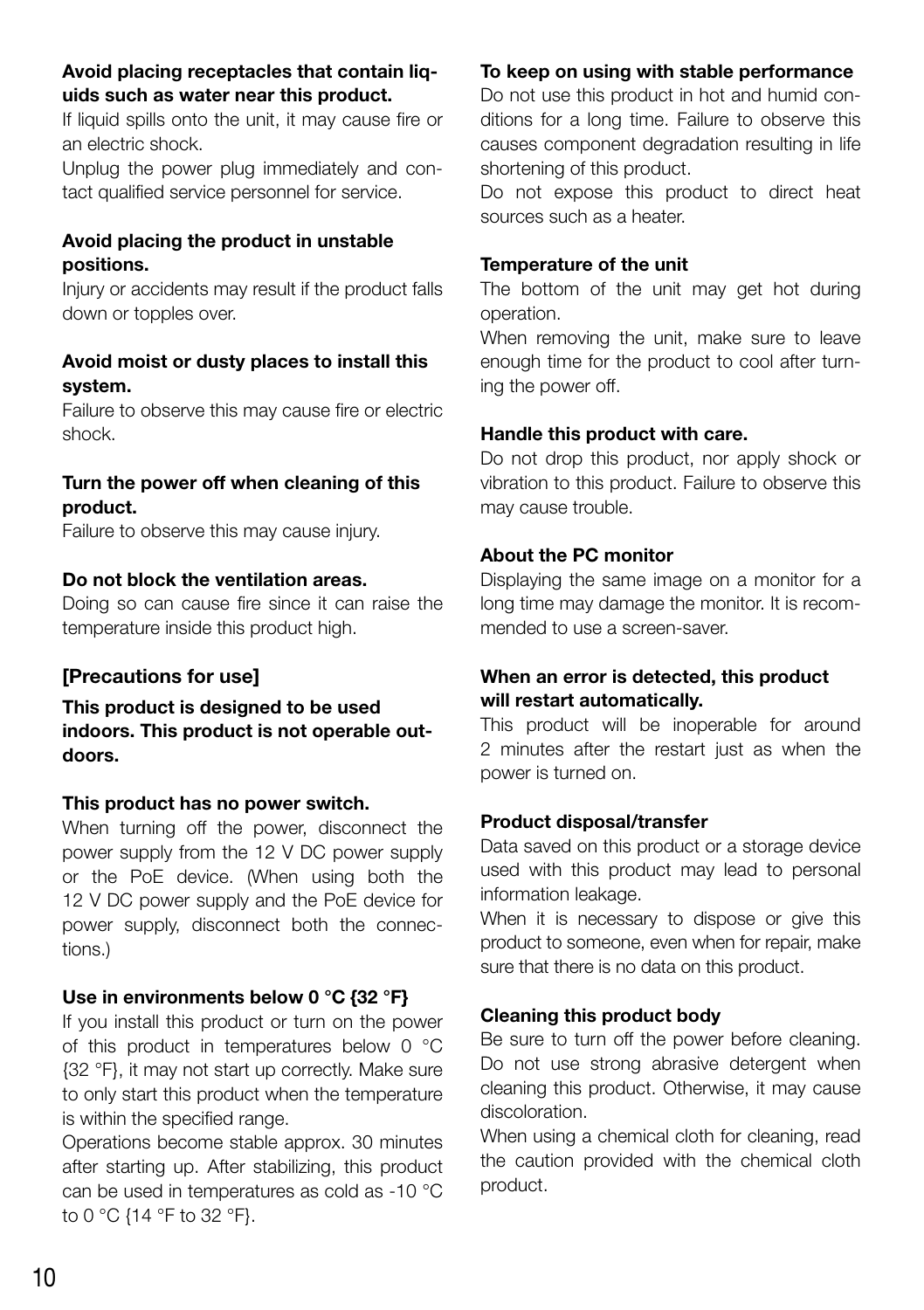#### Transmission interval

Image transmission interval may become slow depending on the network environment, PC performance, shooting subject, access number, etc.

#### Code label

The code labels (accessory) are required at inquiry for trouble. Use caution not to lose these labels. It is recommended to paste one of the labels onto the CD-ROM case.

#### Indication label

Refer to the indication label on the bottom of this product for the equipment classification and power source, etc.

#### AVC Patent Portfolio License

THIS PRODUCT IS LICENSED UNDER THE AVC PATENT PORTFOLIO LICENSE FOR THE PERSONAL USE OF A CONSUMER OR OTHER USES IN WHICH IT DOES NOT RECEIVE REMUNERATION TO (i) ENCODE VIDEO IN COMPLIANCE WITH THE AVC STANDARD ("AVC VIDEO") AND/OR (ii) DECODE AVC VIDEO THAT WAS ENCODED BY A CONSUMER ENGAGED IN A PERSONAL ACTIVITY AND/OR WAS OBTAINED FROM A VIDEO PROVIDER LICENSED TO PROVIDE AVC VIDEO. NO LICENSE IS GRANTED OR SHALL BE IMPLIED FOR ANY OTHER USE. ADDITIONAL INFORMATION MAY BE OBTAINED FROM MPEG LA, L.L.C. SEE<HTTP://WWW.MPEGLA.COM>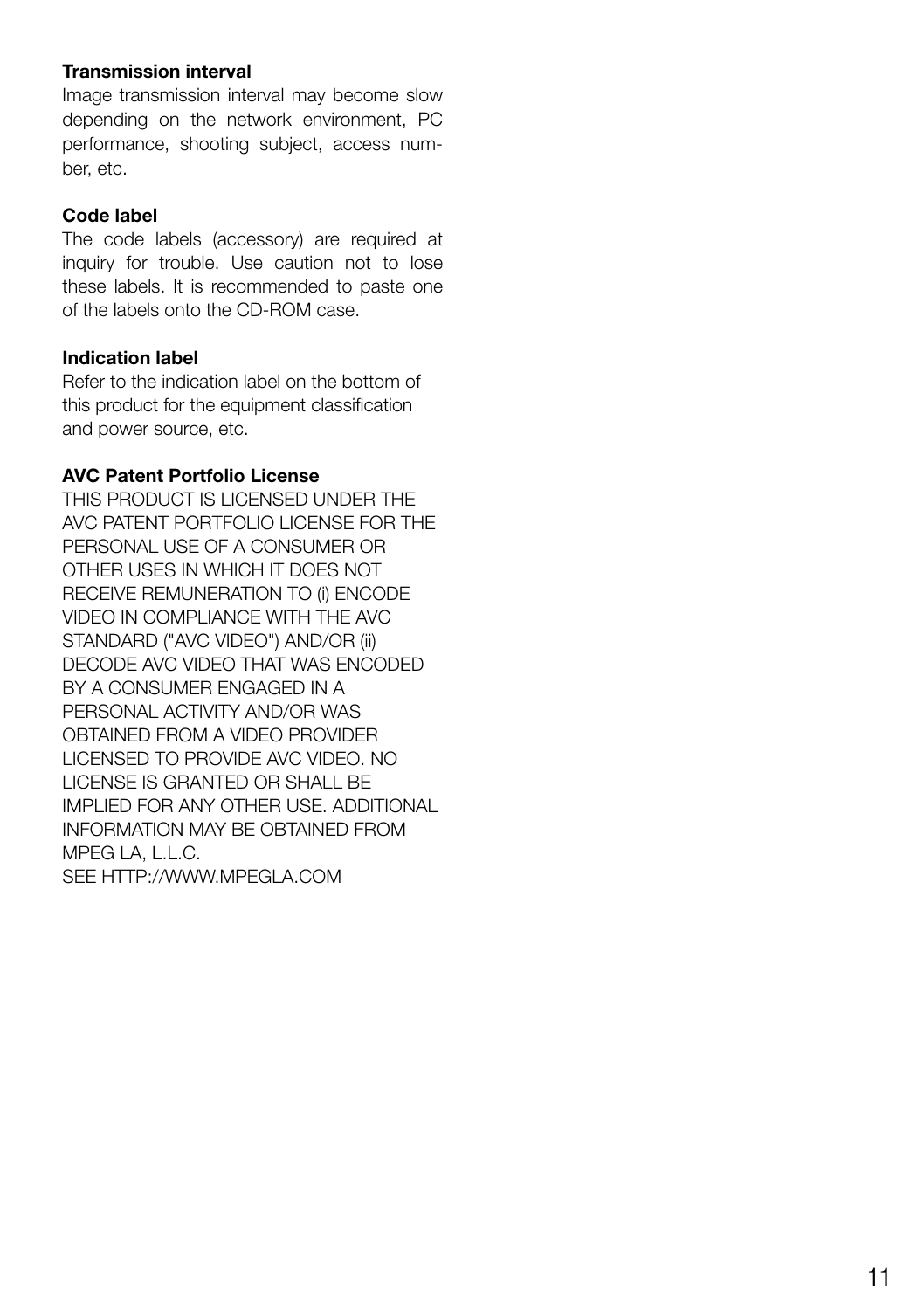### Precautions for Installation

Panasonic assumes no responsibility for injuries or property damage resulting from failures arising out of improper installation or operation inconsistent with this documentation.

#### This product is designed to be used indoors.

This product is not operable outdoors.

Do not expose this product to direct sunlight for hours and do not install the product near a heater or an air conditioner. Otherwise, it may cause deformation, discoloration and malfunction. Keep this product away from water and moisture.

#### Installation place

Contact your dealer for assistance if you are unsure of an appropriate place in your particular environment.

- Make sure that the installation area is strong enough to hold this product, such as a concrete ceiling.
- Install the product in the foundation area of the architecture or where sufficient strength is assured.
- If a ceiling board such as plaster board is too weak to support the total weight, the area shall be sufficiently reinforced.

#### Do not place the unit in the following places:

- Locations where it may get wet from rain or water splash (including under the eaves, etc.)
- Locations where a chemical agent is used such as a swimming pool
- Locations subject to moisture or oil smoke such as a kitchen
- Locations that have a specific environment that is subject to an inflammable atmosphere or solvents
- Locations where a radiation, an X-ray, a strong radio wave or a strong magnetic field is generated
- Locations where corrosive gas is produced, locations where it may be damaged by briny air such as seashores
- Locations where the temperature is not within the specified range (page 28)
- Locations subject to vibrations (This product is not designed for on-vehicle use.)
- Locations subject to condensation as the result of severe changes in temperature

Be sure to remove this product if it is not in use.

#### Shielded (STP) LAN cables must be used with this unit to ensure compliance with EMC standards. \*

\* E model only

#### Before installation

- When this product is mounted on a wall or ceiling, use the screws described on page 16. The screws to be used are not provided. Prepare the screws according to the material, structure, strength and other factors of the mounting area and the total weight of objects to be mounted.
- Ensure that the mounting surface, anchor and screws are sufficiently strong.
- Do not mount this product on a plaster board or a wooden section because they are too weak. If this product is unavoidably mounted on such a section, the section shall be sufficiently reinforced.

#### About the network connection

When connecting to a network using the network cable of this product, observe the following.

• When wiring for the network, design and engineer not to be affected by thunder.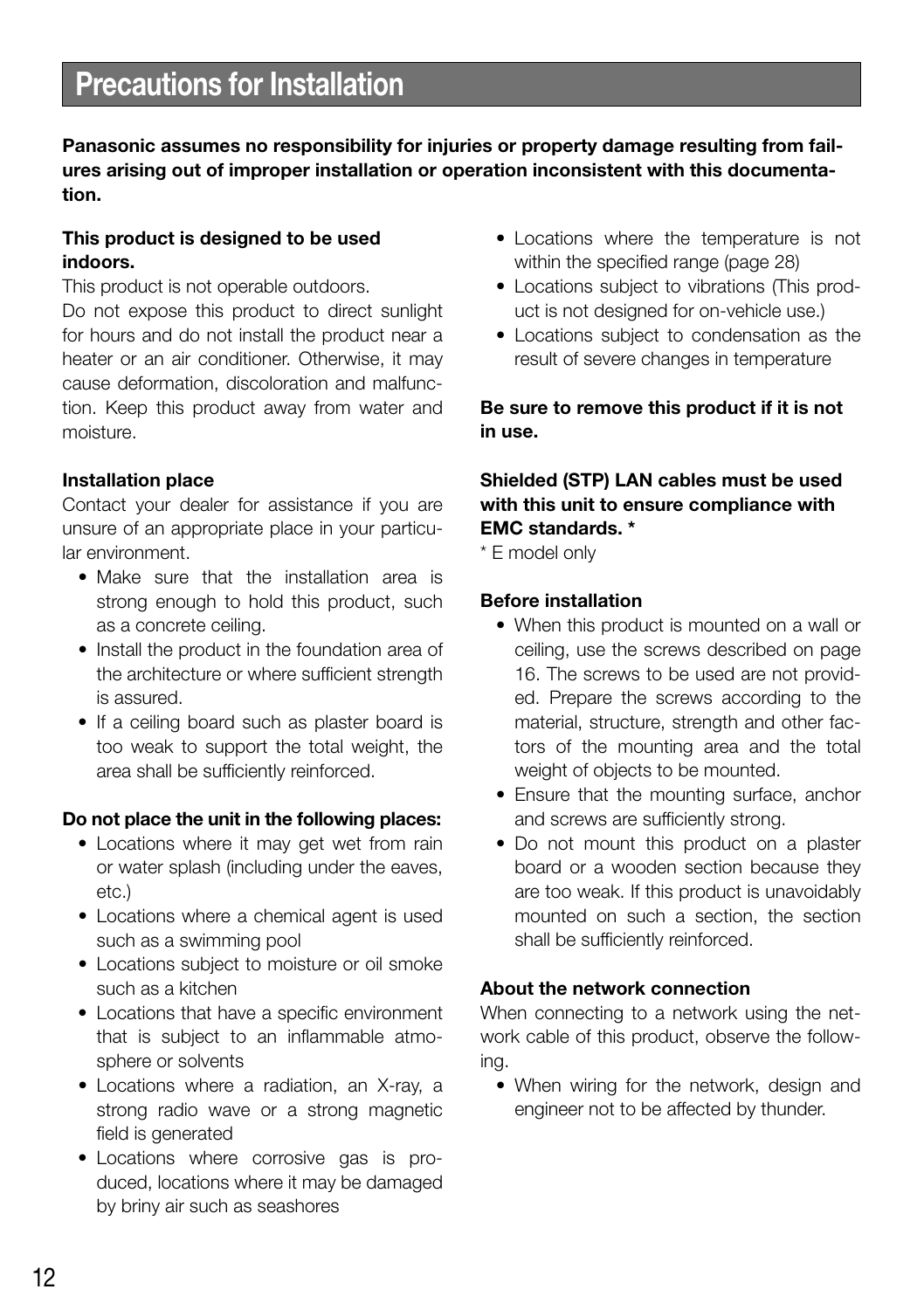#### Screw tightening

- The screws and bolts must be tightened with an appropriate tightening torque according to the material and strength of the installation area.
- Do not use an impact driver. Use of an impact driver may damage the screws or cause tightening excessively.
- Tighten screws at a right angle to the surface. After tightening screws, perform visual check to ensure that the tightening is sufficient enough so that there is no movement or looseness.

#### Radio disturbance

When this product is used near TV/radio antenna, strong electric field or magnetic field (near a motor, a transformer or a power line), images may be distorted and noise sound may be produced.

#### PoE (Power over Ethernet)

Use a PoE hub/device that is compliant with IEEE802.3af standard.

#### Router

When connecting this product to the Internet, use a broadband router with the port forwarding function (NAT, IP masquerade).

Refer to the Operating Instructions on the provided CD-ROM for further information about the port forwarding function.

#### Time & date setting

It is necessary to set the time & date before putting this product into operation. Refer to the Operating Instructions on the provided CD-ROM for descriptions of how to perform the settings.

#### For BNC coaxial cable connection

Use only the recommended plug below when connecting a BNC coaxial cable (locally procured) to the video input connector on the unit. Applicable plug: MIL-C39012C or MIL-C39012/16F

 \* Suffixes attached to the standards may be updated.



<Tip dimensions inside the recommended plug>



#### IMPORTANT:

this may cause trouble such as poor con-• Use a compatible plug. Failure to observe tact. At worst, the connector of this product may be damaged.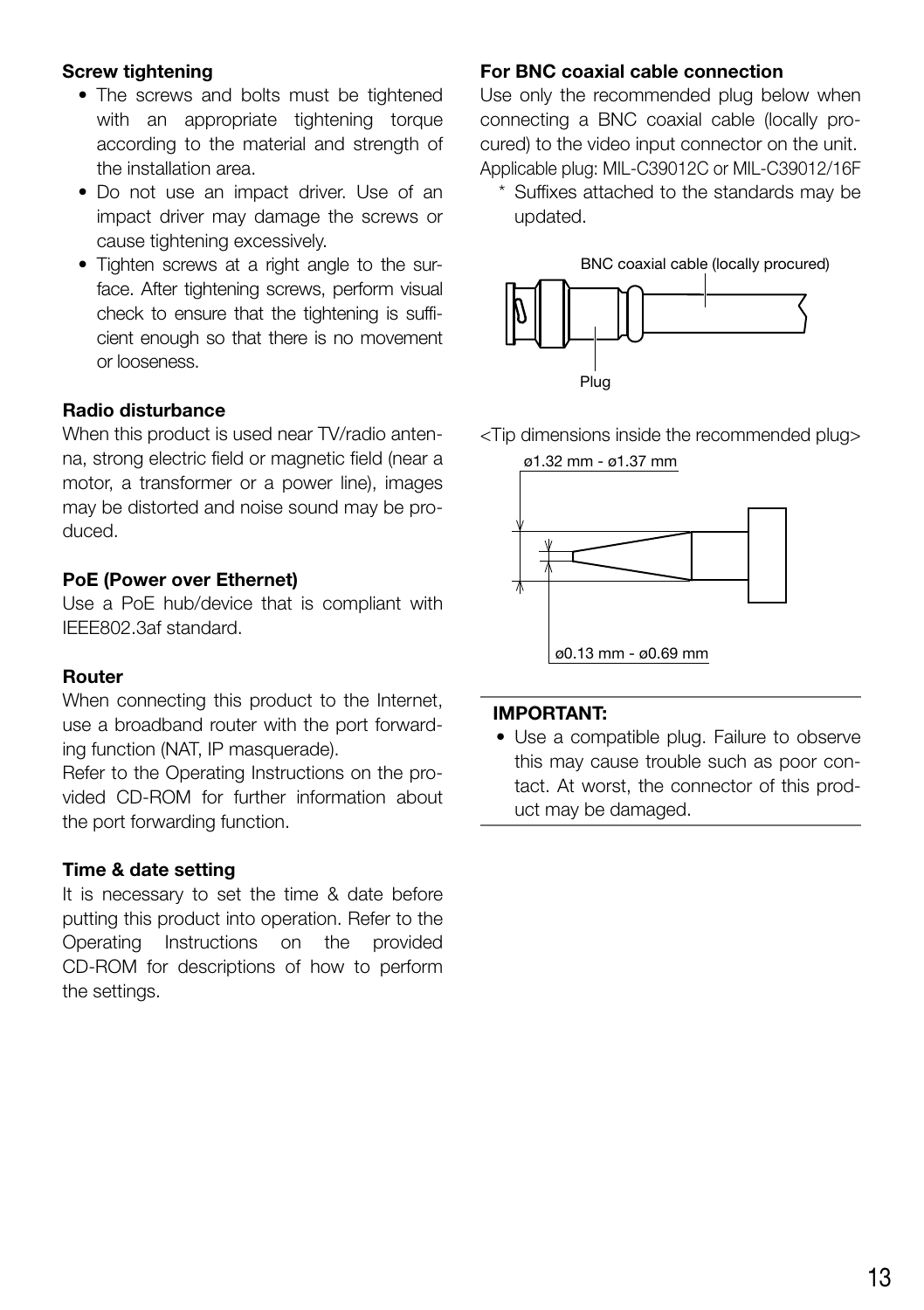### Major operating controls

#### 12 V DC power supply terminal



Live indicator

<About the live indicator>

| When the power is<br>turned on                 | Lights green                   |
|------------------------------------------------|--------------------------------|
| lWhen connected to a<br>network (not accessed) | Lights orange                  |
| lWhen connected to a<br>network (accessed)     | Blinks orange/<br>Blinks green |



#### About the [INITIAL SET] button

After turning off the power of the unit, turn on the power of the unit while holding down this button, and wait for around 5 seconds or more without releasing this button. Wait around 2 minutes after releasing the button. The unit will start up and the settings including the network settings will be initialized. Do not turn off the power of the unit during the process of the initialization. Before initializing the settings, it is recommended to write down the settings in advance.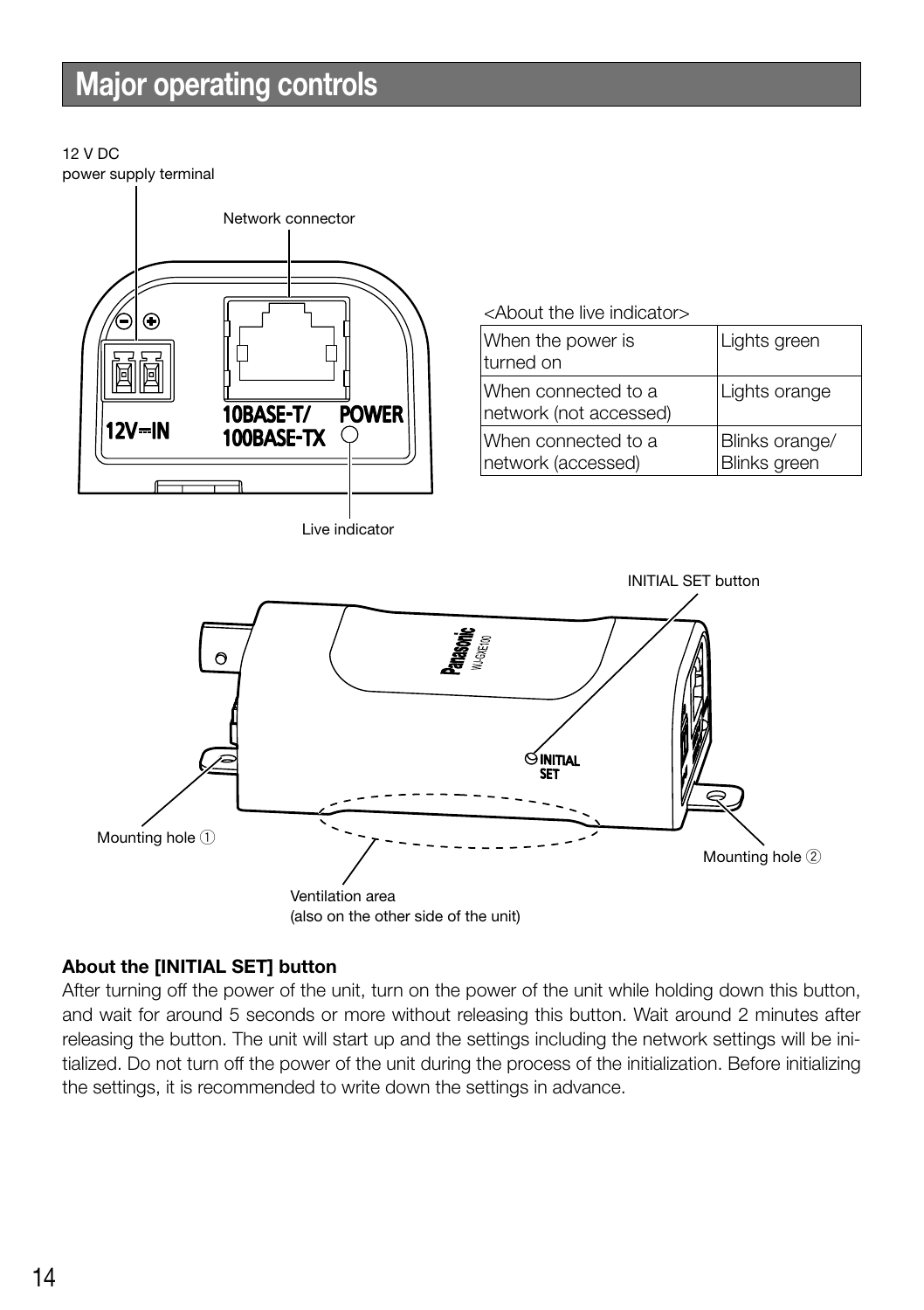

Video Input terminal switch

#### Video Input terminal switch



Terminated (default setting)

# OFF ON



Not terminated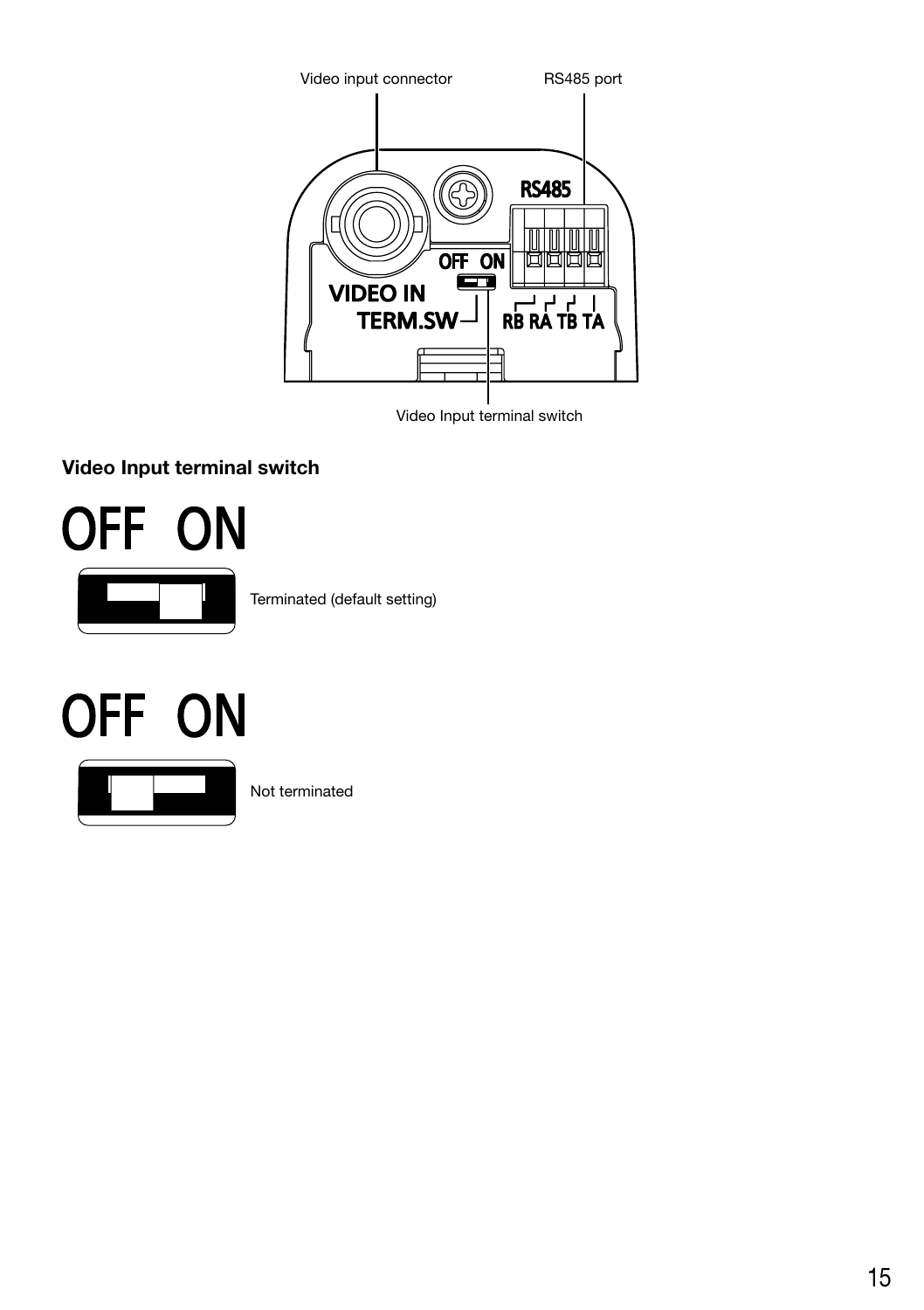### **Preparations**

The screws used to mount the unit to a wall or ceiling are not supplied.

Prepare the screws according to the material, structure, strength and other factors of the mounting area and the total weight of objects to be mounted.

- Purchase 2 screws (M3) according to the material of the installation area. Nails cannot not be used for mounting.
- Required pull-out capacity of a single screw/bolt is 196 N {44.06 lbf} or more.
- Do not mount this product on a plaster board or a wooden section because they are too weak. If this product is unavoidably mounted on such a section, the section shall be sufficiently reinforced.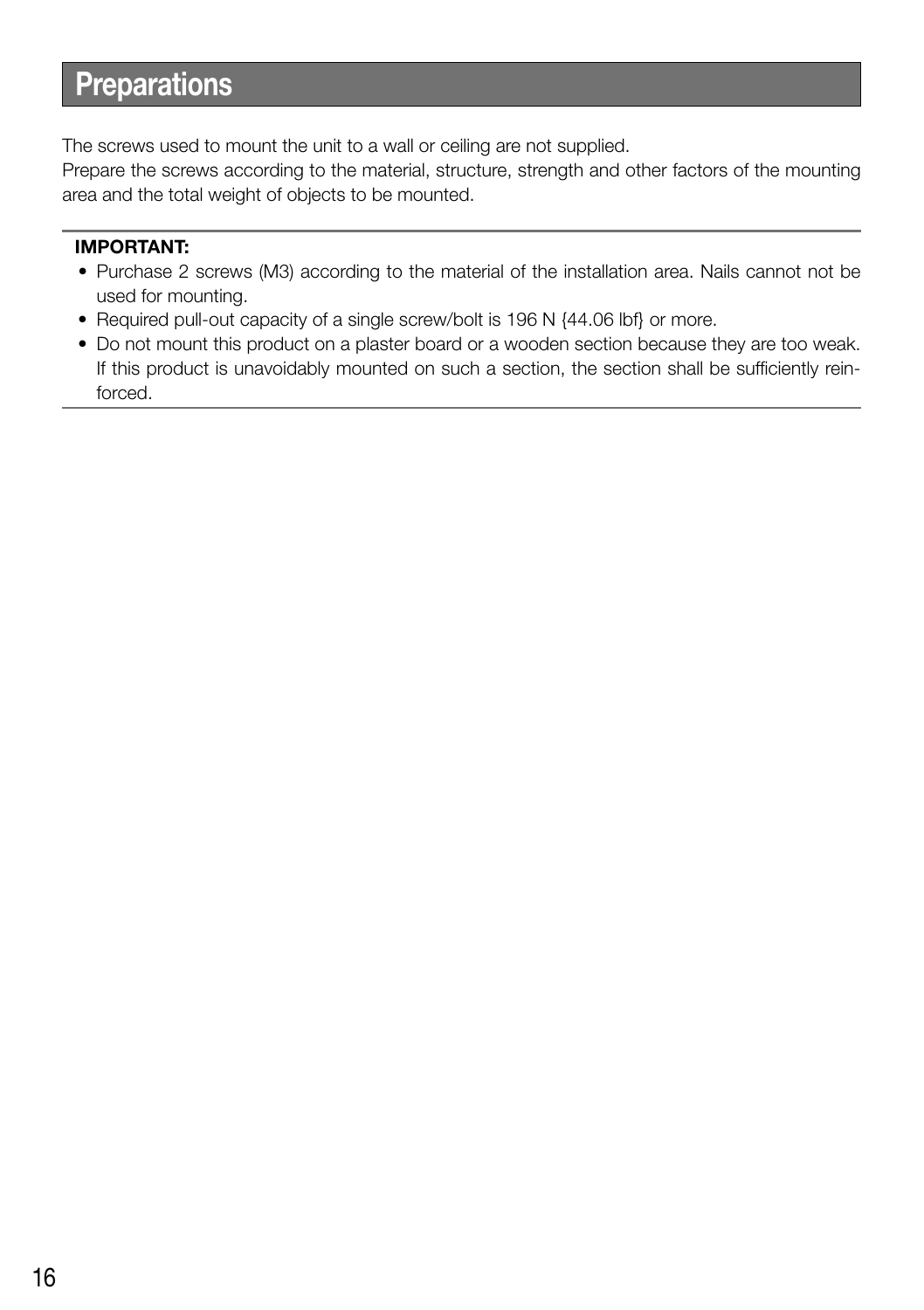## Mounting to a wall or ceiling

- As necessary, set the terminal resistance (75  $\Omega$ ) to on or off with the video input terminal switch. (☞ Page 15)
- 2 Use 2 mounting screws (locally procured) to mount the unit directly to a wall or ceiling. Fix screws to the mounting holes in order from  $\textcircled{1}$  to  $\textcircled{2}.$

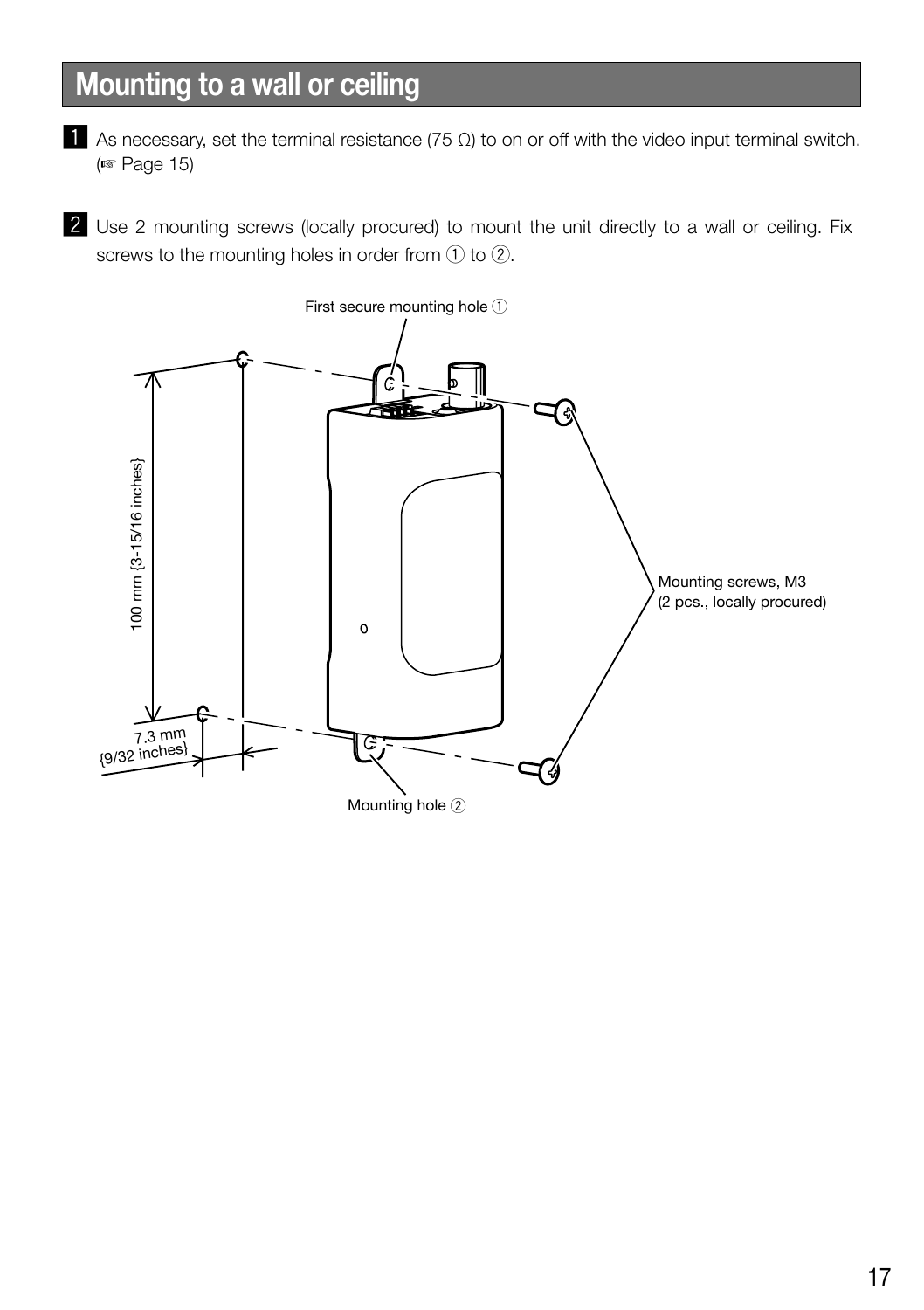- Take the following cautions to prevent this product from overheating. Failure to observe this may cause fire or trouble.
	- · Do not block the ventilation areas
	- · Mount the unit at least 2 cm {25/32 inches} away from other walls or objects (Mount the unit so that excessive force is not applied to the connected cables when they are connected)
	- · Mount the unit so that nothing is touching the bottom side of the unit
- Take the following cautions when installing the unit in housing (such as camera housing), a power supply box, or a rack.
	- · Ensure that the unit is firmly secured
	- · Ensure that excessive force is not applied to the cables
	- · Ensure that the unit or cables do not come into contact with any installed heaters or fans
	- · Do not use in areas that exceed the specified operating temperatures for the unit (☞ page 28)

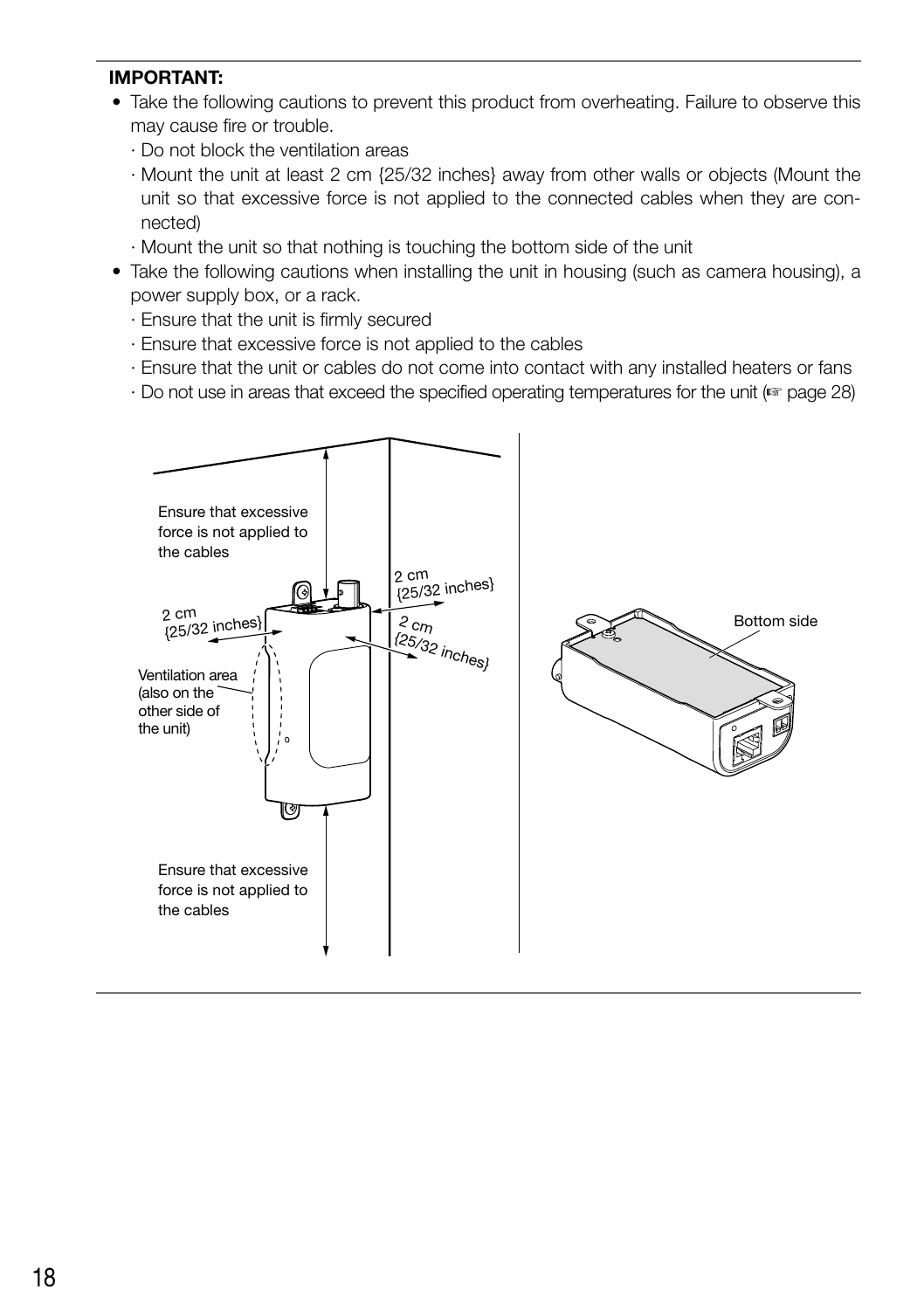#### Caution:

- ONLY CONNECT 12 V DC CLASS 2 POWER SUPPLY (UL 1310/CSA 223) or LIMITED POWER SOURCE (IEC/EN/UL/CSA 60950-1).
- A READILY ACCESSIBLE DISCONNECT DEVICE SHALL BE INCORPORATED TO THE EQUIPMENT POWERED BY 12 V DC POWER SUPPLY.

Before starting the connection, turn off the power of the unit and the devices to be connected. Check and prepare the required devices and cables for connection.

**EXECONDECT** Connect the BNC coaxial cable to the video input connector on the unit.



#### IMPORTANT:

• The maximum BNC coaxial cable length is 500 m {1640 feet} when using a 5C-2V cable and 400 m {1312 feet} when using RG-59/U, BELDEN 9259 or equivalent.

2 Connect a twisted-pair cable to the RS485 port.

When connecting an external device, remove 9 mm - 10 mm {11/32 inches - 13/32 inches} of the outer jacket of the cable and twist the cable core to prevent the short circuit first. Specification of cable (wire):

22 AWG - 28 AWG, Single core, twisted

\* Check whether the stripped part of the wire is not exposed and is securely connected.





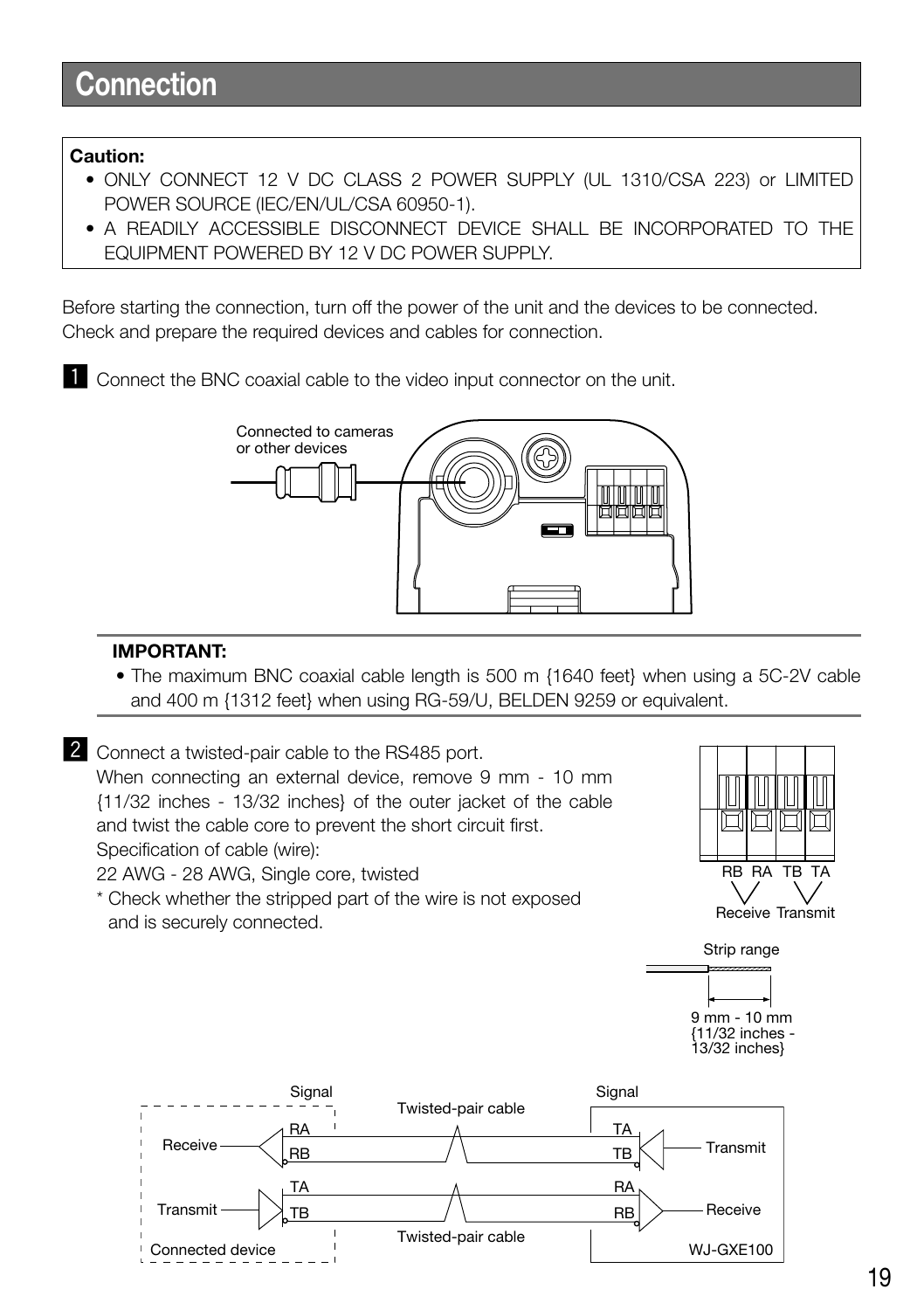#### IMPORTANT:

• The RS485 port of this unit is intended for use with 4-line communications. When connecting 2-line communication devices, make connections as shown in the following illustration.



- When making connections with 2-line communications, select "2-line" in the setup menu. Refer to the Operating Instructions on the provided CD-ROM for further information about the setup menu.
- The status of the RS485 port is always terminated.
- Make connections so that excessive force is not applied to the BNC coaxial cable or the twisted-pair cable when they are connected.
- The maximum twisted-pair cable length is 1200 m {3937 feet}.

**3** Connect a LAN cable (category 5 or better, straight, STP\*) to the network connector on the unit.

\* E model only



4 Connect the power cord.

#### IMPORTANT:

• The 12 V DC power supply shall be insulated from the commercial AC power.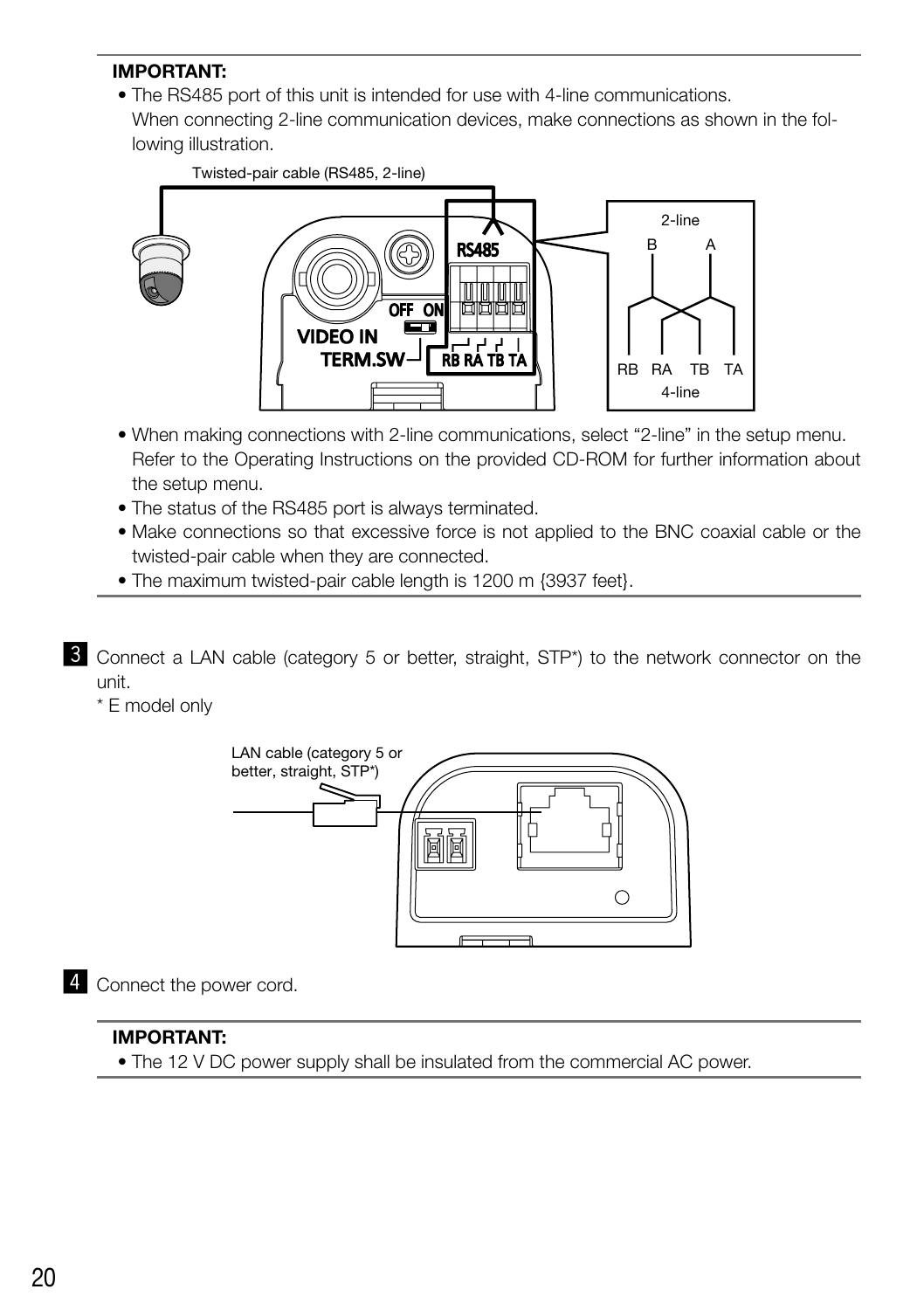#### When using 12 V DC power supply\*

- $(1)$  Loosen the screws of the power cord plug (accessory).
- $(2)$  Connect the cable of the 12 V DC power supply\* to the power cord plug. Strip the end of the wire by 3 mm - 7 mm {1/8 inches - 9/32 inches}, and twist the stripped part of the wire sufficiently to avoid short circuit. Specification of cable (wire): 16 AWG - 24 AWG, Single core, twisted
	- Check whether the stripped part of the wire is not exposed and is securely connected.
- 3 Tighten the screws of the power cord plug. (Recommended tightening torque: 0.34 N·m {0.25 lbf·ft})
- (4) Connect the power cord plug to the 12 V DC power supply terminal on the unit.
- (5) Tie the power cord and LAN cable together using the cable tie (accessory). Tie the cables together so that they cannot be easily pulled out from the unit by leaving sufficient slack in the cables.
- \* FOR UL LISTED MODEL(S), ONLY CONNECT 12 V DC CLASS 2 POWER SUPPLY.

- Be sure to use the power cord plug provided with this product.
- Be sure to fully insert the power cord plug (accessory) into the 12 V DC power supply terminal. Otherwise, it may damage the unit or cause malfunction.
- Make connections so that excessive force is not applied to the power cord or the LAN cable when they are connected.
- Be sure to use an AC adaptor compliant with the Specifications regarding power source and power consumption. (☞ Page 28)

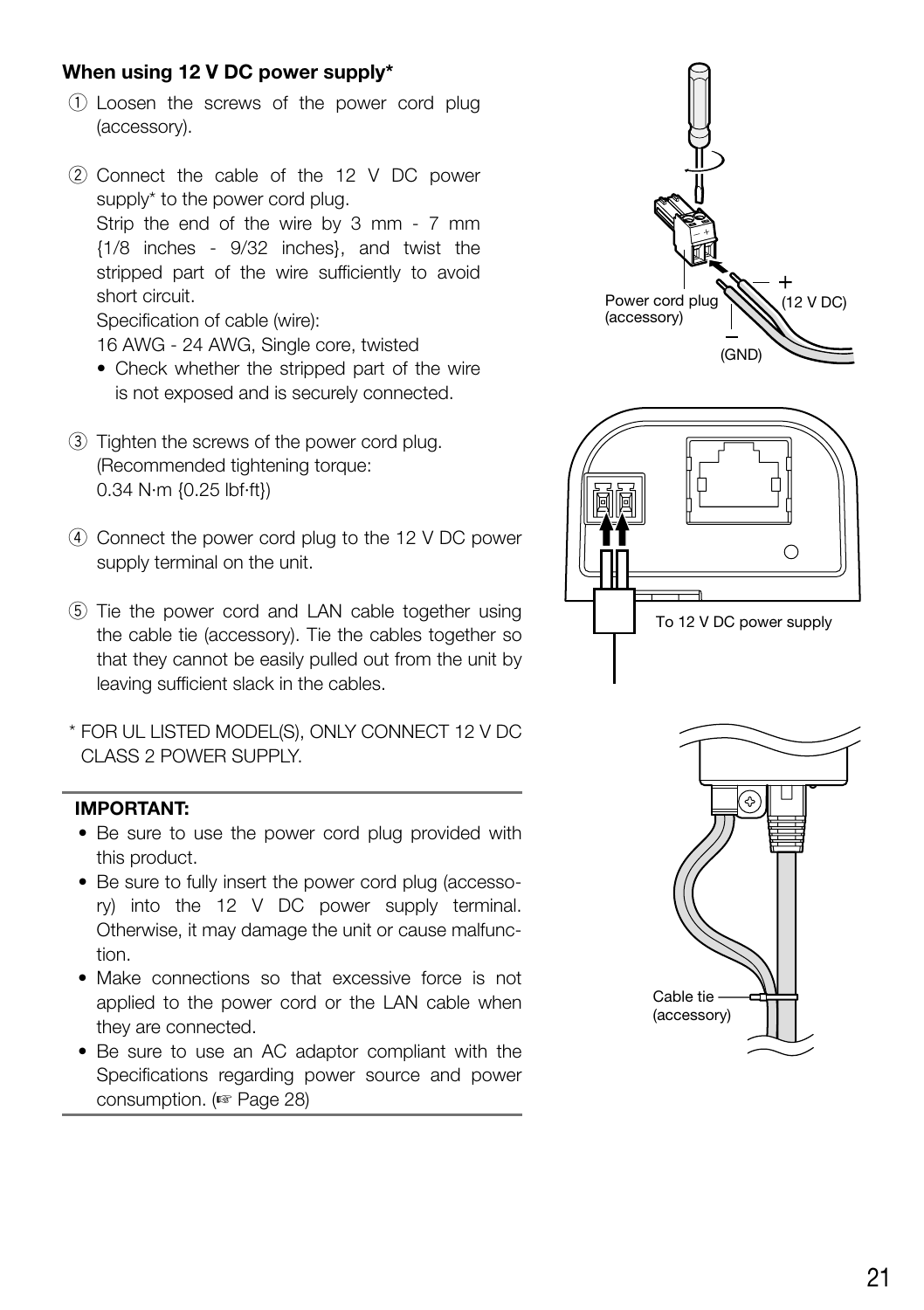#### When using PoE (IEEE802.3af compliant)

Connect a LAN cable (category 5 or better, straight, STP\*) between a PoE device (such as a hub) and the network connector of the unit.

\* E model only

- Use all 4 pairs (8 pins) of the LAN cable.
- The maximum cable length is 100 m {328 feet}.
- Make sure that the PoE device in use is compliant with IEEE802.3af standard.
- When connecting both the 12 V DC power supply and the PoE device for power supply, 12 V DC will be used for power supply. Depending on the PoE device used, the power supply lamp may not light and the network connections may not be possible. In this case, disable the PoE device setting, and refer to the operating instructions of the PoE device in use.
- When disconnecting the LAN cable once, reconnect the cable after around 2 seconds. When the cable is quickly connected, the power may not be supplied from the PoE device.
- Make connections so that excessive force is not applied to the LAN cable when it is connected.
- The camera is to be connected only to PoE networks without routing outside plant when using PoE.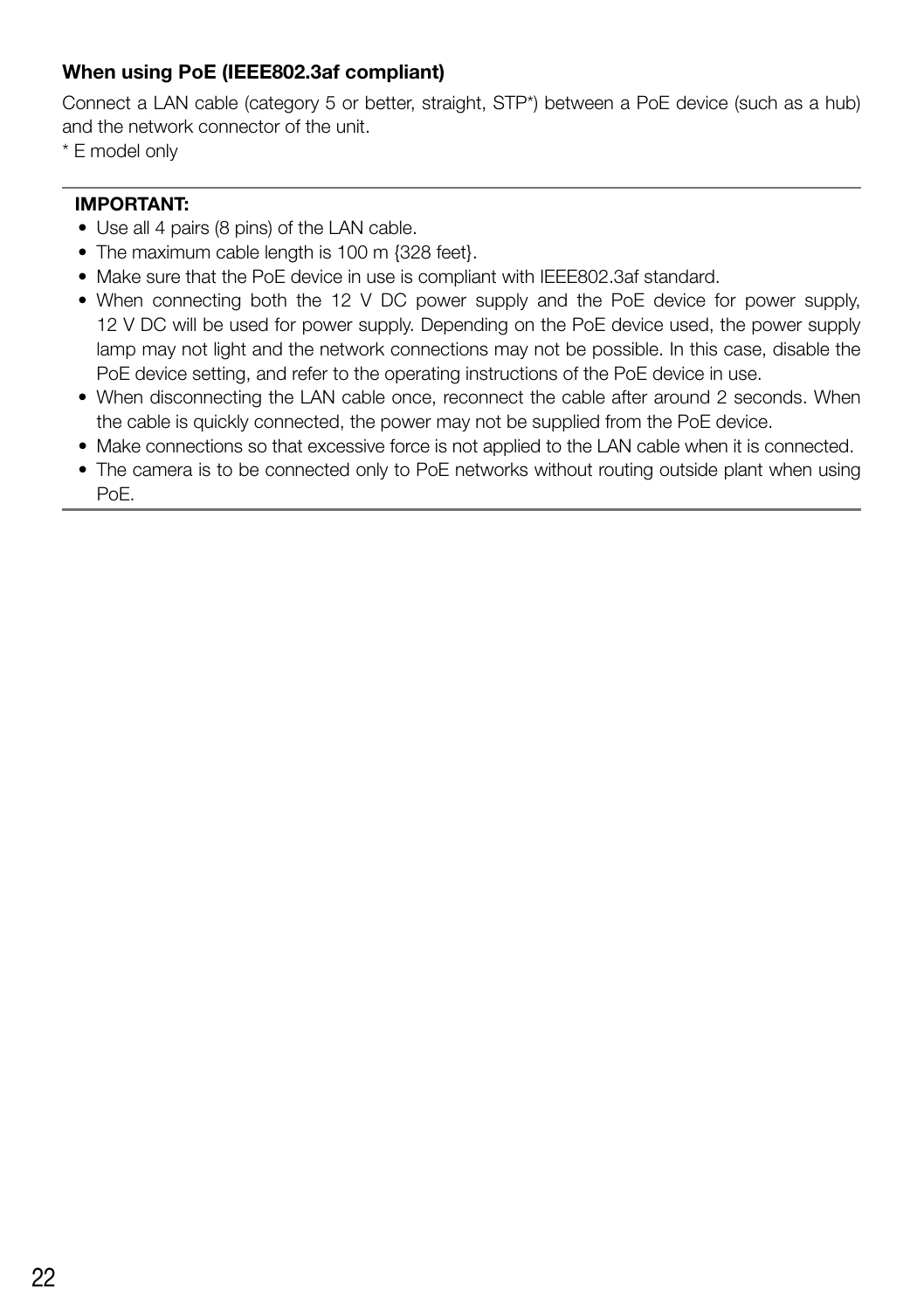### Connection example when connecting to a network using a PoE hub



#### <Required cable>

LAN cable (category 5 or better, straight, STP\*)

\* E model only

- Use a switching hub or a router which is compliant with 10BASE-T/100BASE-TX.
- If a PoE device (hub) is not used, the network video encoder must be connected to a power supply.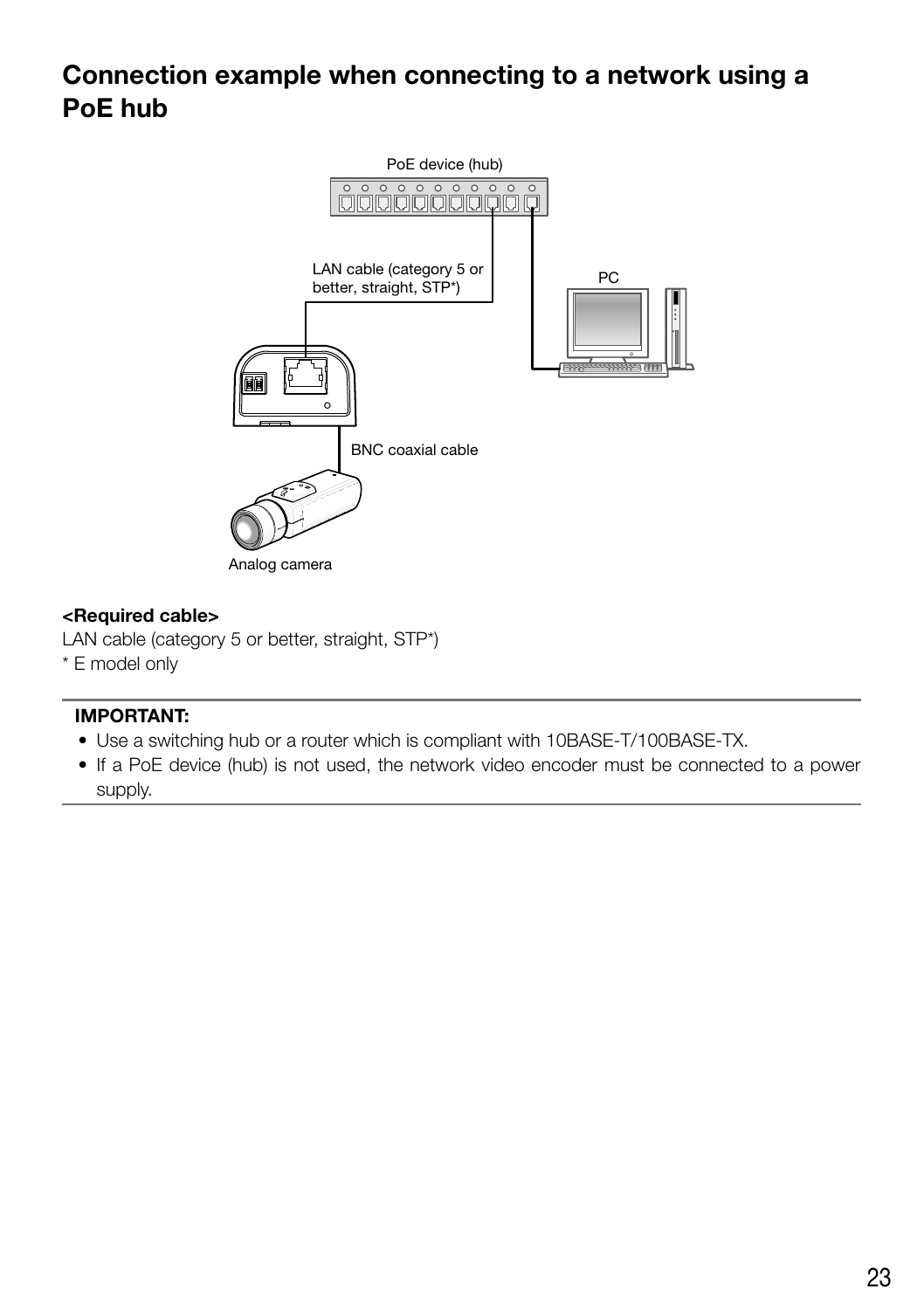### Configuring the unit so that it can be accessed from a PC

The following are descriptions for when the unit with default settings is configured. If you are using firewall software on your PC, the Setup Program may not be able to find any units on your network. Configure the setting of the unit after temporarily invalidating the firewall software. Contact the network administrator or your Internet service provider for information about configuring the settings of the network.

Insert the provided CD-ROM into the CD-ROM drive of your PC.

- The License Agreement will be displayed. Read the Agreement and choose "I accept the term in the license agreement", and click [OK].
- The launcher window will be displayed. If the launcher window is not displayed, double click the "CDLauncher.exe" file on the CD-ROM.

| 图 CD Launcher    |                            |                     | $\boxtimes$ |
|------------------|----------------------------|---------------------|-------------|
| <b>Panasonic</b> |                            |                     |             |
|                  | <b>IP Setting Software</b> | Install             | Run         |
|                  | Manual                     | Install             | Open        |
|                  | <b>Viewer Software</b>     | Install             |             |
|                  | Please read first          | About this software | Close       |

#### Note:

• Refer to "Using the CD-ROM" in the Operating Instructions on the provided CD-ROM for further information about CDLauncher.

2 Click the [Run] button next to [IP Setting Software].

"Panasonic IP Setting Software" page will be displayed. Click the [Network Settings] button after selecting the MAC address/IP address of the unit to be configured.

S Select the unit you want to configure, and click [Access Camera].

|           | <b>Comparently</b> Panasonic IP Setting Software |                  |                         |       |                     |
|-----------|--------------------------------------------------|------------------|-------------------------|-------|---------------------|
|           |                                                  |                  | Camera list             |       | About this software |
| No.       | MAC Address                                      | IPv4 Address     | Camera Name<br>Port No. | Model | IPv4 overlap        |
| п         |                                                  |                  |                         |       |                     |
|           |                                                  |                  |                         |       |                     |
|           |                                                  |                  |                         |       |                     |
|           |                                                  |                  |                         |       |                     |
|           |                                                  |                  |                         |       |                     |
|           |                                                  |                  |                         |       |                     |
|           | Search                                           | Network Settings | Access Camera           |       |                     |
| IPv4/IPv6 |                                                  |                  |                         |       |                     |
| IPv4      |                                                  |                  |                         |       | Close               |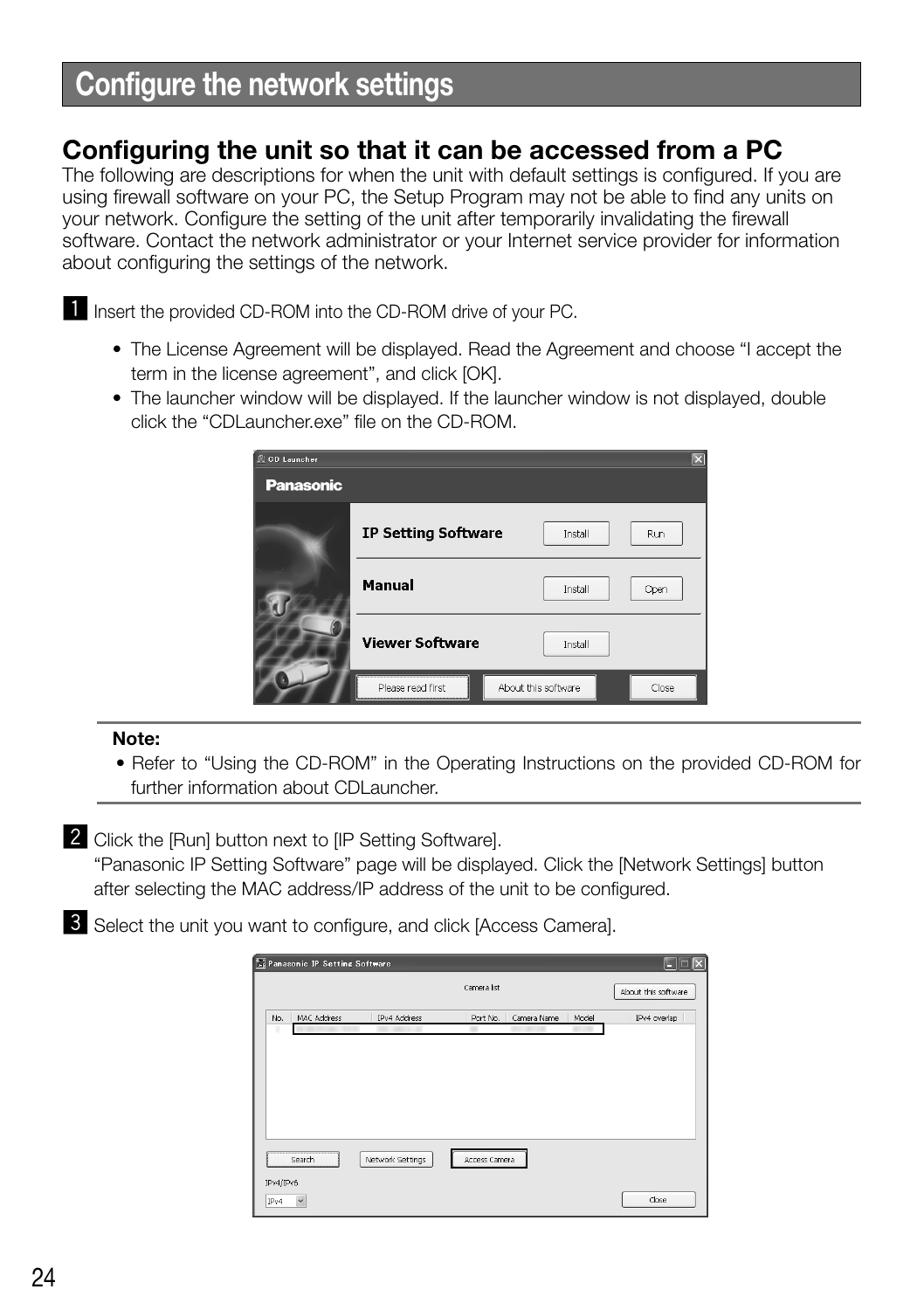#### Note:

- When more than one unit is displayed in [IP Setting Software] screen, click the unit with the same MAC address as the MAC address printed on the unit that you want to configure.
- **4.** If the installation screen of the viewer software "Network Camera View 4S" is displayed, follow the instructions of the wizard to start the installation. (The viewer software is installed from the camera.)
	- The "Live" page will be displayed.
	- Perform the [Time & date] settings in the "Setup" "Basic" page before using the unit.
	- If the setting (NTSC/PAL) for [Video input] on the [JPEG/H.264] tab of the "Setup" -"Image" page is changed, the camera's settings will be reset to the default. Note that the network settings and [Time & date] settings will not be reset.
	- If you cannot install the viewer software "Network Camera View 4S" or if images are not displayed, click the [Install] button next to [Viewer Software] on the launcher window to install the software.

#### Note:

- • When no image is displayed on the "Live" page, refer to the Troubleshooting in this document or in the Operating Instructions on the provided CD-ROM.
- It is possible to enhance the network security by encrypting the access to units using the HTTPS function. Refer to the Operating instructions on the provided CD-ROM for how to configure the HTTPS settings.
- Click the [Setup] button on the "Live" page, the user authentication window will be displayed. Enter the default user name and password as follows, and log in. User name: admin Password: 12345
- When changing settings related to the network settings, such as connection mode, IP address, and subnet mask, click the [Network Settings] button in [IP Setting Software] screen as shown in step 3, then change each setting.
- Due to security enhancements in "IP Setting Software", "Network settings" of the unit to be configured cannot be changed when around 20 minutes have passed after turning on the power of the unit. (When the effective period is set to "20 min" in the "Easy IP Setup accommodate period".)

However, settings can be changed after 20 minutes for units in the initial set mode.

• "Network Camera Recorder with Viewer Software Lite" which supports live monitoring and recording images from multiple cameras is available. For further information, refer to our website [\(http://panasonic.net/pss/security/support/info.html](http://panasonic.net/pss/security/support/info.html)).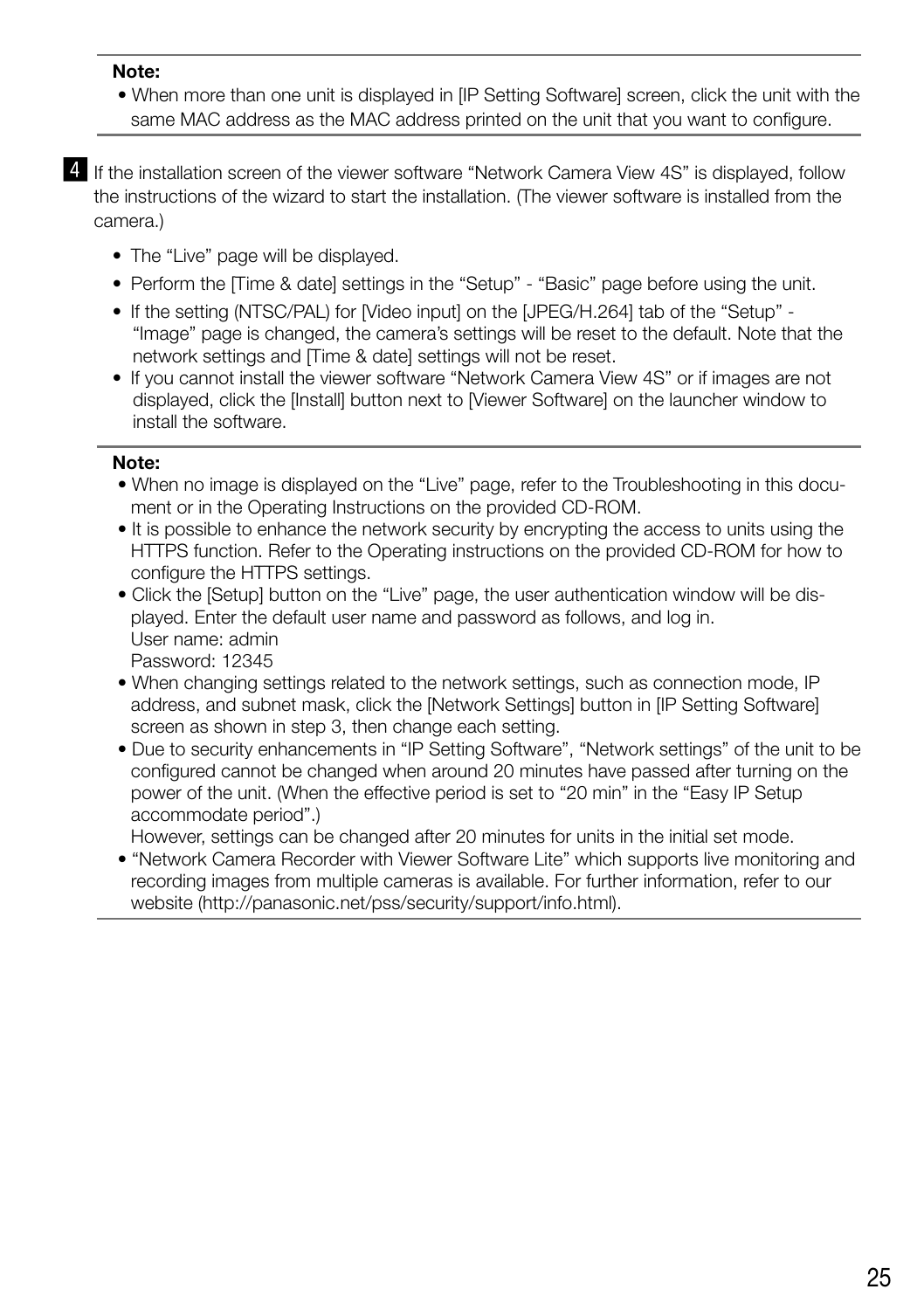# **Troubleshooting**

#### Before asking for repairs, check the symptoms with the following table.

Contact your dealer if a problem cannot be solved even after checking and trying the solution in the table or a problem is not described below.

| <b>Symptom</b>                         |  | <b>Cause/solution</b>                                                                                                                                                                                                                                                                                                                                                                                                                                                                                                                                                                                                                                                                                                                                                                           | <b>Reference</b><br>pages |
|----------------------------------------|--|-------------------------------------------------------------------------------------------------------------------------------------------------------------------------------------------------------------------------------------------------------------------------------------------------------------------------------------------------------------------------------------------------------------------------------------------------------------------------------------------------------------------------------------------------------------------------------------------------------------------------------------------------------------------------------------------------------------------------------------------------------------------------------------------------|---------------------------|
| Power is not turned on.                |  | When using DC power supply<br>• Is 12 V DC power supply connected to<br>the power supply terminal?<br>$\rightarrow$ Check whether the connection is<br>appropriately established.<br>• Is the AC adaptor in use compliant with<br>the Specifications?<br>$\rightarrow$ Check the Specifications regarding<br>AC adaptor.<br>When using a PoE device for power<br>supply<br>• Are the PoE device and the network<br>connector on the unit connected using a<br>4-pair LAN cable?<br>$\rightarrow$ Check whether the connection is<br>appropriately established.<br>• Depending on the PoE device, the<br>power supply will stop when the<br>demanded power exceeds its total<br>power limit for all PoE ports.<br>$\rightarrow$ Refer to the operating instructions of<br>the PoE device in use. | 21, 22                    |
|                                        |  | • Is the power of the camera connected to<br>this product turned on?                                                                                                                                                                                                                                                                                                                                                                                                                                                                                                                                                                                                                                                                                                                            |                           |
| Images are not<br>displayed correctly. |  | $\rightarrow$ Turn on the power of the camera.<br>· Is the BNC coaxial cable correctly connect-<br>ed to the video input connector of the unit?<br>$\rightarrow$ Check that the video input connector                                                                                                                                                                                                                                                                                                                                                                                                                                                                                                                                                                                           | 19                        |
|                                        |  | is correctly connected.<br>• Does the video input (NTSC/PAL) setting<br>of the camera connected to this unit<br>match the video input setting on the<br>[JPEG/H.264] tab of "Image" page?<br>$\rightarrow$ Set the video input to NTSC or PAL<br>according to the camera in use.<br>(Execution Operating Instructions (included in<br>the CD-ROM)                                                                                                                                                                                                                                                                                                                                                                                                                                               |                           |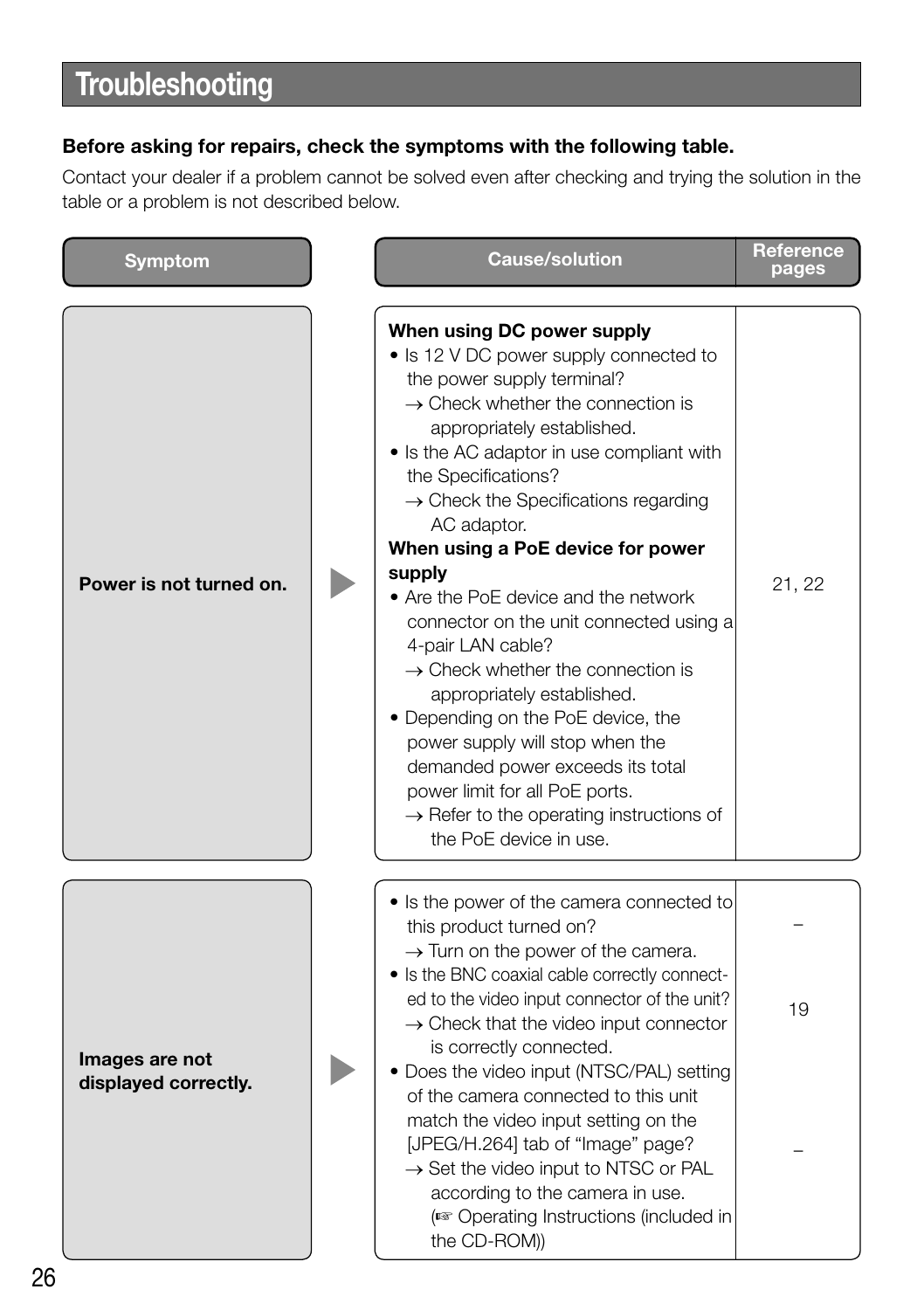| The setup menu of the<br>matrix switcher cannot<br>be displayed. | • Non-interlace signals sometimes may<br>not be transmitted to display setup<br>menus.<br>The setup menus of the matrix switchers<br>such as WJ-SX550 Series are com-<br>posed of non-interlace signals, which<br>this unit sometimes cannot transmit.                                                                                                                                                                                                                                                                                                                                                                                                                                                             |        |
|------------------------------------------------------------------|--------------------------------------------------------------------------------------------------------------------------------------------------------------------------------------------------------------------------------------------------------------------------------------------------------------------------------------------------------------------------------------------------------------------------------------------------------------------------------------------------------------------------------------------------------------------------------------------------------------------------------------------------------------------------------------------------------------------|--------|
| Cameras cannot be<br>controlled.                                 | • Are coaxial communications used to<br>control cameras?<br>$\rightarrow$ Camera control is not supported for<br>coaxial communications. Use RS485.<br>• Is the cable correctly connected to<br>RS485 terminal of the camera?<br>$\rightarrow$ Check that the connecting positions<br>of the signals (TA, TB, RA, RB) of this<br>product and the connected device<br>are correct.<br>• If Pan/Tilt/Zoom functions cannot be<br>operated for Panasonic cameras, you<br>must select "Custom" for "Protocol" on<br>the [RS485] tab of the "Image" page<br>and upload the command table to the<br>unit. For further information, refer to our<br>website<br>(http://panasonic.net/pss/security/<br>support/info.html). | 19, 20 |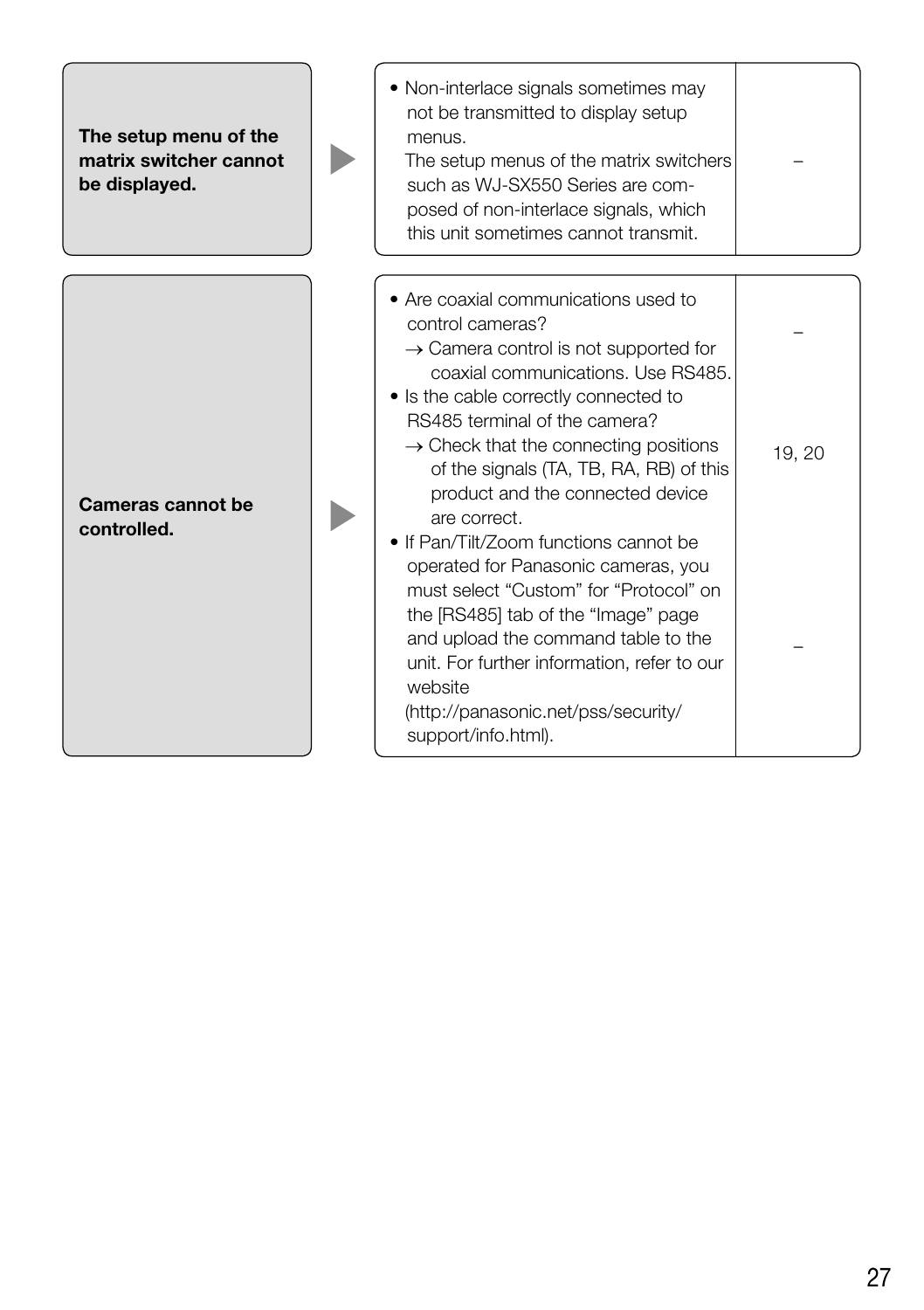# **Specifications**

#### • Basic

| Power source:                  | 12 V DC, PoE (IEEE802.3af compliant)                                 |
|--------------------------------|----------------------------------------------------------------------|
| Power consumption:             | 12 V DC*: 200 mA, PoE 48 V: 75 mA (Class 1 device)                   |
|                                | * FOR UL LISTED MODEL(S), ONLY CONNECT 12 V DC                       |
|                                | CLASS 2 POWER SUPPLY.                                                |
| Ambient operating temperature: | -10 °C to +50 °C {14 °F to 122 °F}                                   |
|                                | (During start-up: 0 °C to +50 °C {32 °F to 122 °F})                  |
| Ambient operating humidity:    | Less than 90 % (no condensation)                                     |
| Video input connector:         | 1 V [p-p]/75 Ω, NTSC or PAL composite video signal*                  |
|                                | * NTSC and PAL can be switched in the setup menu.                    |
| Serial port:                   | RS485 (For external device control)                                  |
| Dimensions:                    | 45 mm (W) x 29.5 mm (H) x 88 mm (D)                                  |
|                                | {1-25/32 inches (W) x 1-5/32 inches (H) x 3-15/32 inches (D)}        |
|                                | (excluding projections)                                              |
| Mass:                          | Approx. 110 g {0.24 lbs}                                             |
| Finish:                        | Unit (resin part): PC resin, sail white                              |
|                                | Unit (metal part): Electrogalvanized steel sheet, sail white coating |

#### • Encoder

| RS485 communication<br>with cameras:   | Pan/tilt/zoom/focus/preset positions/auto focus/brightness<br>(When using Panasonic combination cameras) |
|----------------------------------------|----------------------------------------------------------------------------------------------------------|
| Camera control protocol:               | Panasonic/Pelco-D/Pelco-P/Custom                                                                         |
| Camera title on screen:                | Up to 20 characters (alphanumeric characters, marks)<br>On/Off                                           |
| Video motion detection<br>(VMD alarm): | On/Off, (up to 4 areas available)                                                                        |

#### • Network

| Network:          |                                   | 10BASE-T/100BASE-TX, RJ-45 connector      |
|-------------------|-----------------------------------|-------------------------------------------|
| <b>Resolution</b> | NTSC mode:                        |                                           |
|                   | Picture (Camera) mode: VGA [4:3]  |                                           |
|                   | H.264                             | VGA (640x480)/QVGA (320x240), max. 30 fps |
|                   | <b>JPEG</b>                       | VGA (640x480)/QVGA (320x240), max. 30 fps |
|                   | Picture (Camera) mode: VGA [16:9] |                                           |
|                   | H.264                             | VGA (640x360)/QVGA (320x180), max. 30 fps |
|                   | <b>JPEG</b>                       | VGA (640x360)/QVGA (320x180), max. 30 fps |
|                   | Picture (Camera) mode: D1         |                                           |
|                   | H.264                             | D1 (720x480), max. 30 fps                 |
|                   | <b>JPEG</b>                       | D1 (720x480), max. 30 fps                 |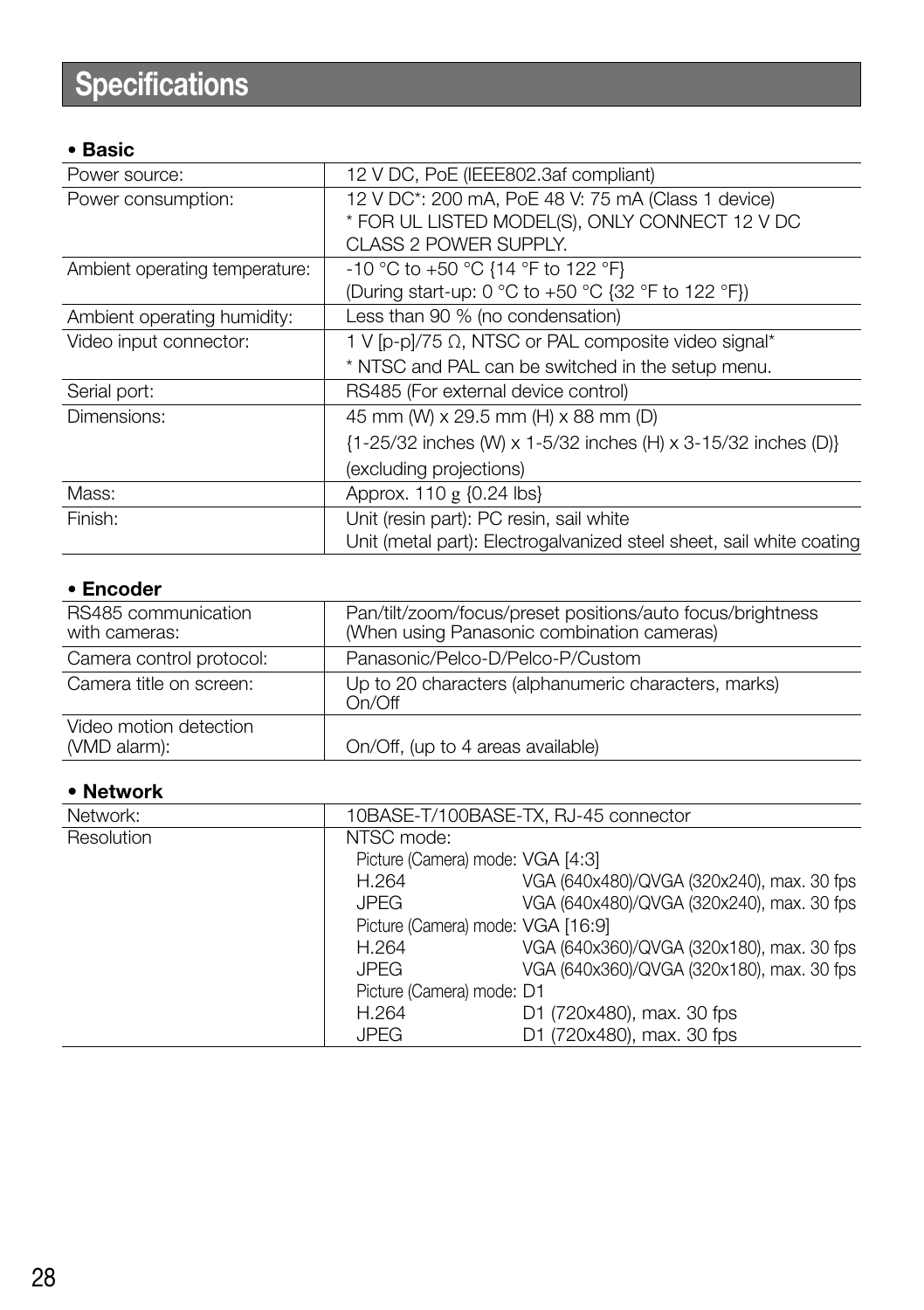| Resolution                | PAL mode:                                                                           |
|---------------------------|-------------------------------------------------------------------------------------|
|                           | Picture (Camera) mode: VGA [4:3]                                                    |
|                           | H.264<br>VGA (640x480)/QVGA (320x240), max. 25 fps                                  |
|                           | <b>JPEG</b><br>VGA (640x480)/QVGA (320x240), max. 25 fps                            |
|                           | Picture (Camera) mode: VGA [16:9]                                                   |
|                           | H.264<br>VGA (640x360)/QVGA (320x180), max. 25 fps                                  |
|                           | <b>JPEG</b><br>VGA (640x360)/QVGA (320x180), max. 25 fps                            |
|                           | Picture (Camera) mode: D1                                                           |
|                           | H.264<br>D1 (720x576), max. 25 fps                                                  |
|                           | <b>JPEG</b><br>D1 (720x576), max. 25 fps                                            |
| Image compression method: | H.264*1                                                                             |
|                           | Image quality: Low/ Normal/ Fine                                                    |
|                           | Transmission type: Unicast/Multicast                                                |
|                           | Bit rate:                                                                           |
|                           | (Constant bit rate/Best effort)<br>64 kbps/ 128 kbps/ 256 kbps/ 384 kbps/ 512 kbps/ |
|                           | 768 kbps/ 1024 kbps/ 1536 kbps/ 2048 kbps/ 3072 kbps/                               |
|                           | 4096 kbps                                                                           |
|                           | (Frame rate)                                                                        |
|                           | NTSC mode:                                                                          |
|                           | 1 fps/ 3 fps/ 5 fps/ 7.5 fps/ 10 fps/ 15 fps/ 20 fps/                               |
|                           | 30 fps                                                                              |
|                           | PAL mode:                                                                           |
|                           | 1 fps/ 3.1 fps/ 4.2 fps/ 6.25 fps/ 8.3 fps/ 12.5 fps/                               |
|                           | 20 fps/ 25 fps<br><b>JPEG</b>                                                       |
|                           | Image quality:                                                                      |
|                           | 0 SUPER FINE/ 1 FINE/ 2/ 3/ 4/ 5 NORMAL/ 6/ 7/ 8/                                   |
|                           | 9 LOW (10 steps: 0-9)                                                               |
|                           | Transmission type: PULL/PUSH                                                        |
| Transmission interval:    | NTSC mode: 0.1 fps - 30 fps                                                         |
|                           | PAL mode: 0.08 fps - 25 fps                                                         |
|                           | (JPEG frame rate will be restricted when displaying both JPEG                       |
|                           | and H.264 images.)                                                                  |
|                           |                                                                                     |
| Bandwidth control:        | Unlimited/ 64 kbps/ 128 kbps/ 256 kbps/ 384 kbps/                                   |
|                           | 512 kbps/ 768 kbps/ 1024 kbps/ 2048 kbps/ 4096 kbps/                                |
|                           | 8192 kbps                                                                           |
| Protocol:                 | IPv6: TCP/IP, UDP/IP, HTTP, HTTPS, RTP, FTP, SMTP, DNS,                             |
|                           | NTP, SNMP, DHCPv6, MLD, ICMPv6                                                      |
|                           | IPv4: TCP/IP, UDP/IP, HTTP, HTTPS, RTSP, RTP, RTP/RTCP,                             |
|                           | FTP, SMTP, DHCP, DNS, DDNS, NTP, SNMP, UPnP, IGMP,                                  |
|                           | ICMP, ARP                                                                           |
| $OS^{\star 2}$ $\cdot$ 3. | Microsoft Windows 7                                                                 |
|                           | Microsoft Windows Vista                                                             |
|                           | Microsoft Windows XP SP3                                                            |
| Browser:                  | Windows Internet Explorer 9.0 (32-bit)                                              |
|                           | Windows Internet Explorer 8.0 (32-bit)                                              |
|                           | Windows Internet Explorer 7.0 (32-bit)                                              |
|                           |                                                                                     |
|                           | Microsoft Internet Explorer 6.0 SP3                                                 |
| Maximum concurrent        |                                                                                     |
| access number:            | 14 (Depends on network conditions)                                                  |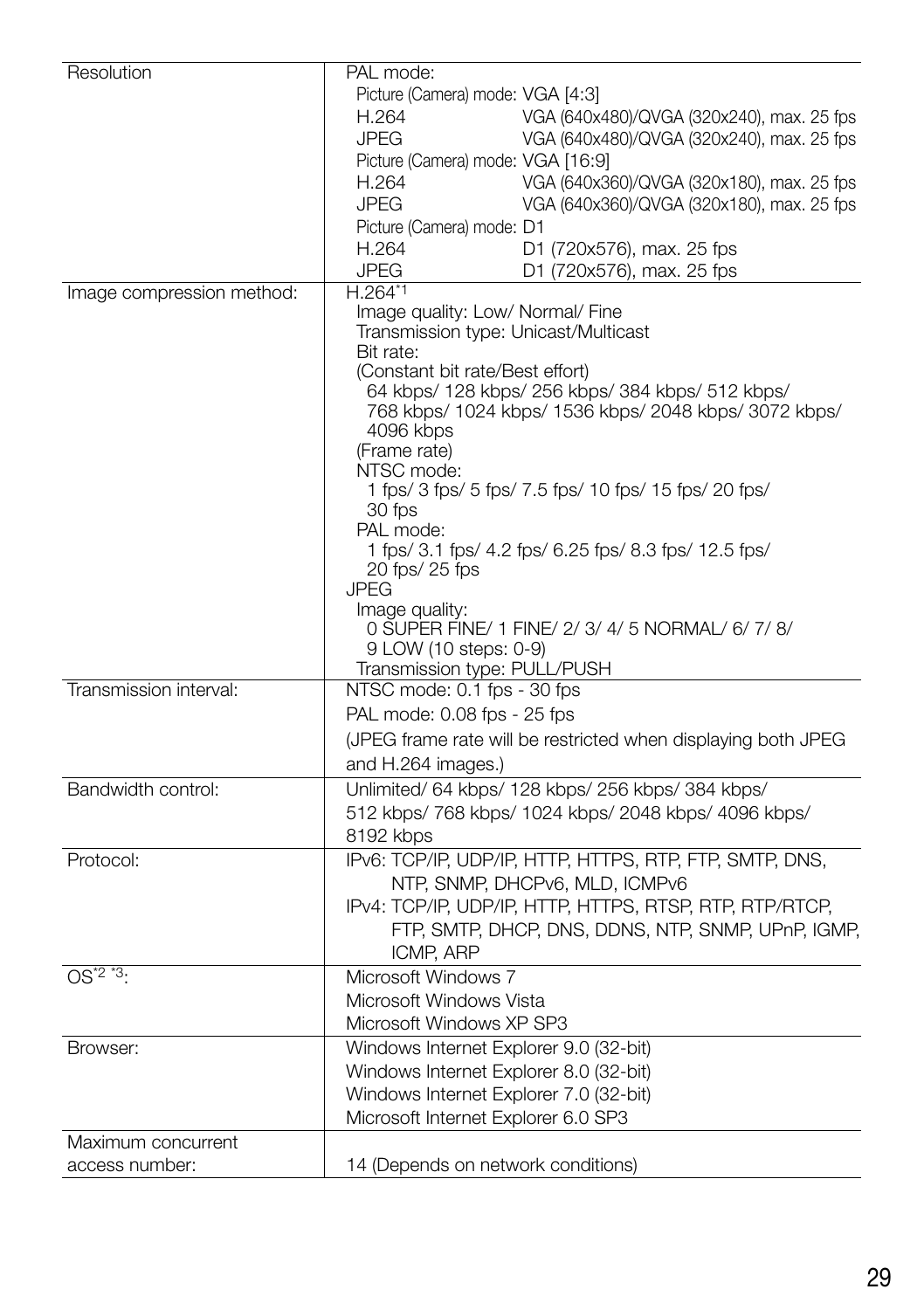| FTP client:                          | Alarm image FTP transmission, FTP periodic image transmission <sup>74</sup> |
|--------------------------------------|-----------------------------------------------------------------------------|
| Multi-screen:                        | Up to 16 camera images can be displayed simultaneously on                   |
|                                      | a multi-screen. (Including the camera itself)                               |
| Cellular phone compatibility:        | JPEG image                                                                  |
| Mobile terminal compatibility:       | iPad, iPhone, iPod touch (iOS 4.2.1 or later)                               |
| (As of December, 2012) <sup>*5</sup> | Android™ mobile terminals                                                   |

\*1 Transmission for 2 streams can be individually set in the same compression method.

\*2 For further information about PC system requirements and precautions for when using Microsoft Windows 7, Microsoft Windows Vista, or Windows Internet Explorer, click "Manual" - "Open" from the supplied CD-ROM and refer to "Notes on Windows®/Internet Explorer® versions".

\*3 When using IPv6 for communication, use Microsoft Windows 7 or Microsoft Windows Vista.

\*4 Not available when "D1" is selected for "Picture (Camera) mode".

\*5 For further information about compatible devices, refer to our website [\(http://panasonic.net/pss/security/support/info.html](http://panasonic.net/pss/security/support/info.html)).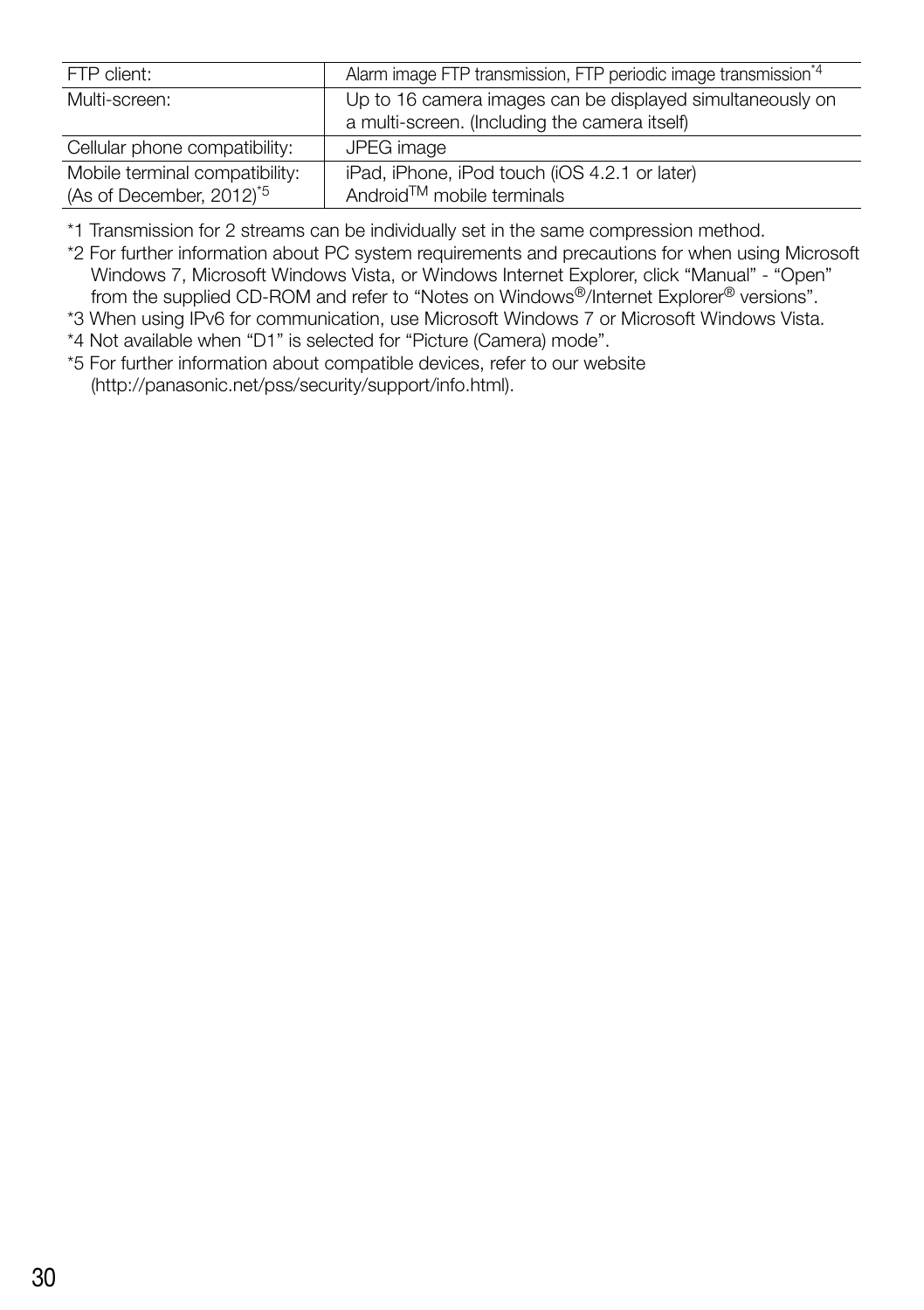## Standard accessories

- \*1 The CD-ROM contains the operating instructions and different kinds of tool software programs.
- \*2 This label may be required for network management. The network administrator shall retain the code label.

## Optional accessory

User License Accessory (For H.264) ...........BB-HCA8A (P model)

BB-HCA8CE (E model, Korea)\* \* Required in Korea